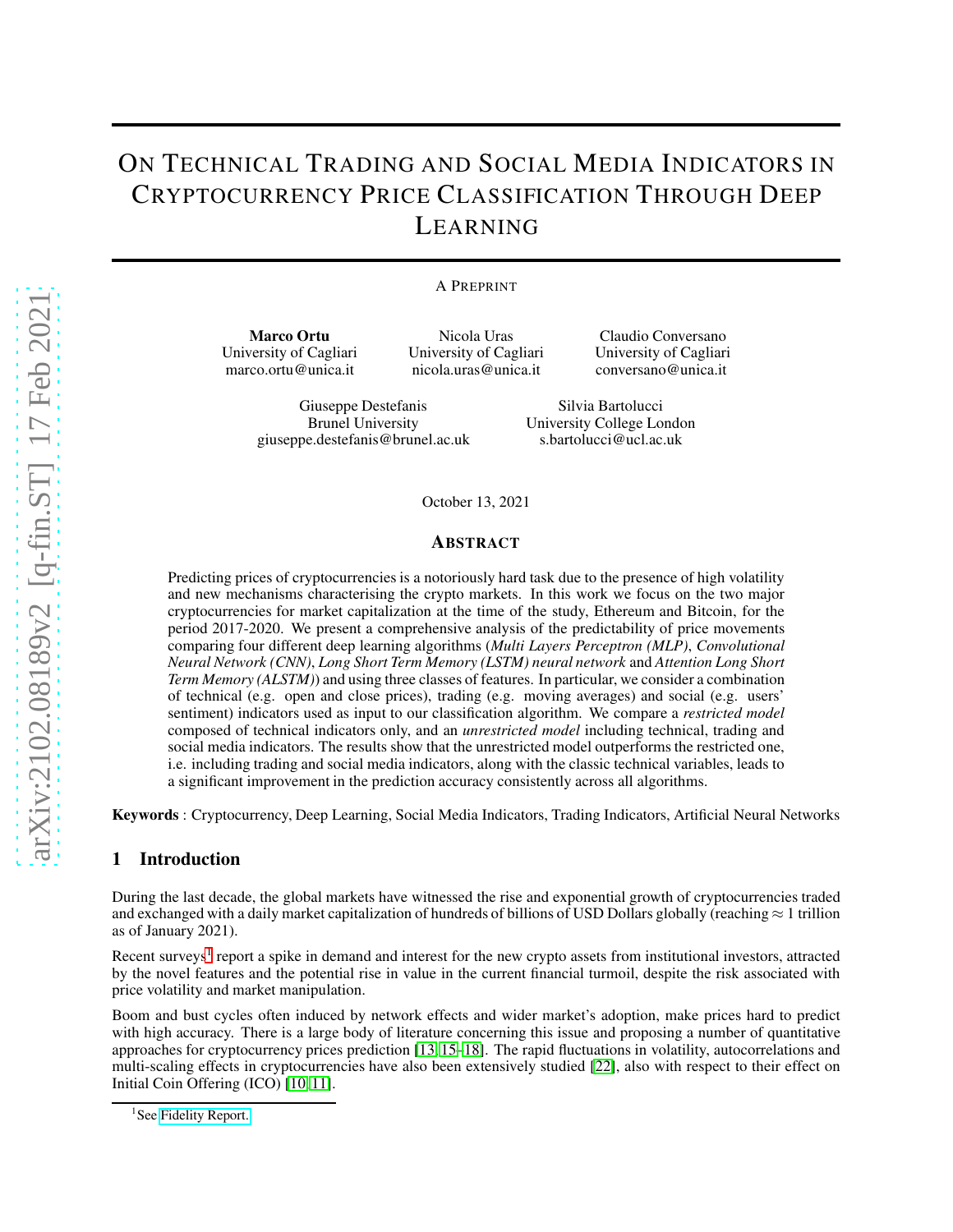An important consideration that has gradually emerged from the literature is the relevance of the "social aspect" of crypto trading. The code underlying blockchain platforms is developed in an open-source fashion on Github, recent additions to the crypto ecosystem are discussed on Reddit or on specialised channels in Telegram, and Twitter offers a platform where often heated debates on the latest developments take place. More precisely, it has been shown that sentiment index can be used to predict bubbles in prices [\[5\]](#page-29-6) and that the sentiment extracted from topic discussions on Reddit correlates with prices [\[28\]](#page-30-0).

Open-source development also plays an important role in shaping the success and value of cryptocurrencies [\[21](#page-29-7)[,25](#page-29-8)[,27\]](#page-30-1). In particular, a previous work by Bartolucci et al. [\[2\]](#page-28-0) – which this work is an extension of – showed the existence of a Granger causality between the sentiment and emotions time series extracted from developers' comments on Github and returns of cryptocurrencies. For the two major cryptocurrencies – Bitcoin and Ethereum – it has been also shown how including the developers' emotions time series in prediction algorithms could substantially improve the accuracy.

In this paper, we further extend previous investigations on price predictability using a deep learning approach and focusing on the two major cryptocurrencies by market capitalization, Bitcoin and Ethereum.

We predict price movements by mapping the punctual price forecasting into a classification problem: our target is a binary variable with two unique classes, upward and downward movements, which indicate prices rising or falling. In the following we will compare the performances and outcome of four deep learning algorithms: the Multi-Layer Perceptron (MLP), the Multivariate Attention Long Short Term Memory Fully Convolutional Network (MALSTM-FCN), the Convolutional Neural Network (CNN) and the Long Short Term Memory neural network (LSTM).

We will use as input the following classes of (financial and social) indicators: (i) technical indicators, such as open and close price or volume traded, (ii) trading indicators, such as the momentum and moving averages calculated on the price, (iii) social media indicators, i.e. sentiment and emotions extracted from Github and Reddit comments.

For each deep learning algorithm we consider a *restricted* and *unrestricted* data model at a hourly and daily frequency. The *restricted model* consists of data concerning technical variables for Bitcoin and Ethereum. In the *unrestricted model* we include, instead, the technical variables, trading and social media indicators from Github and Reddit.

Consistently across all four deep learning algorithms, we are able to show that that the unrestricted model outperforms the restricted model. At hourly data frequency, the inclusion of trading and social media indicators alongside the classic technical indicators improves the accuracy on Bitcoin and Ethereum price prediction, increasing from a range of 51-55% for the restricted model to 67-84% for the unrestricted one. For the daily frequency resolution, in the case of Ethereum the most accurate classification is achieved using the restricted model. For Bitcoin, instead, the highest performance is achieved for the unrestricted model including only social media indicators.

In the following sections we will discuss in details the algorithms implemented and the Bootstrap validation technique used to estimate the performance of the models.

The paper is organised as follows. In Section [2](#page-1-0) we describe in detail the data and indicators used. In Section [3,](#page-17-0) we discuss the methodology of the experiments conducted. In Section [4](#page-23-0) we present the results and their implications and in Section [5](#page-25-0) we discuss the limitations of this study. Finally, in Section [6](#page-28-1) we summarise our findings and outline future directions.

# <span id="page-1-0"></span>2 Dataset: Technical and Social Media Indicators

This section discusses the dataset and the three categories of indicators used for the experiments.

## 2.1 Technical Indicators

We conducted our analysis on Bitcoin and Ethereum price time series with an hourly and daily frequency resolution. We considered all the available technical variables, extracted from the *Crypto Data Download* web services<sup>[2](#page-1-1)</sup>, in partic-ular the data from Bitfinex.com exchange<sup>[3](#page-1-2)</sup> service. We considered the last 4-year period, spanning from  $2017/01/01$ to 2021/01/01, for a total of 35638 hourly observations.

In our analysis, we separate the technical indicators into two main categories: pure technical and trading indicators. Technical indicators refer to "direct" market data such as opening and closing prices. Trading indicators refer to derived indicators such as the moving averages.

The technical indicators are listed below.

<sup>&</sup>lt;sup>2</sup>https://www.cryptodatadownload.com/data/bitfinex/

<span id="page-1-2"></span><span id="page-1-1"></span><sup>3</sup> https://www.bitfinex.com/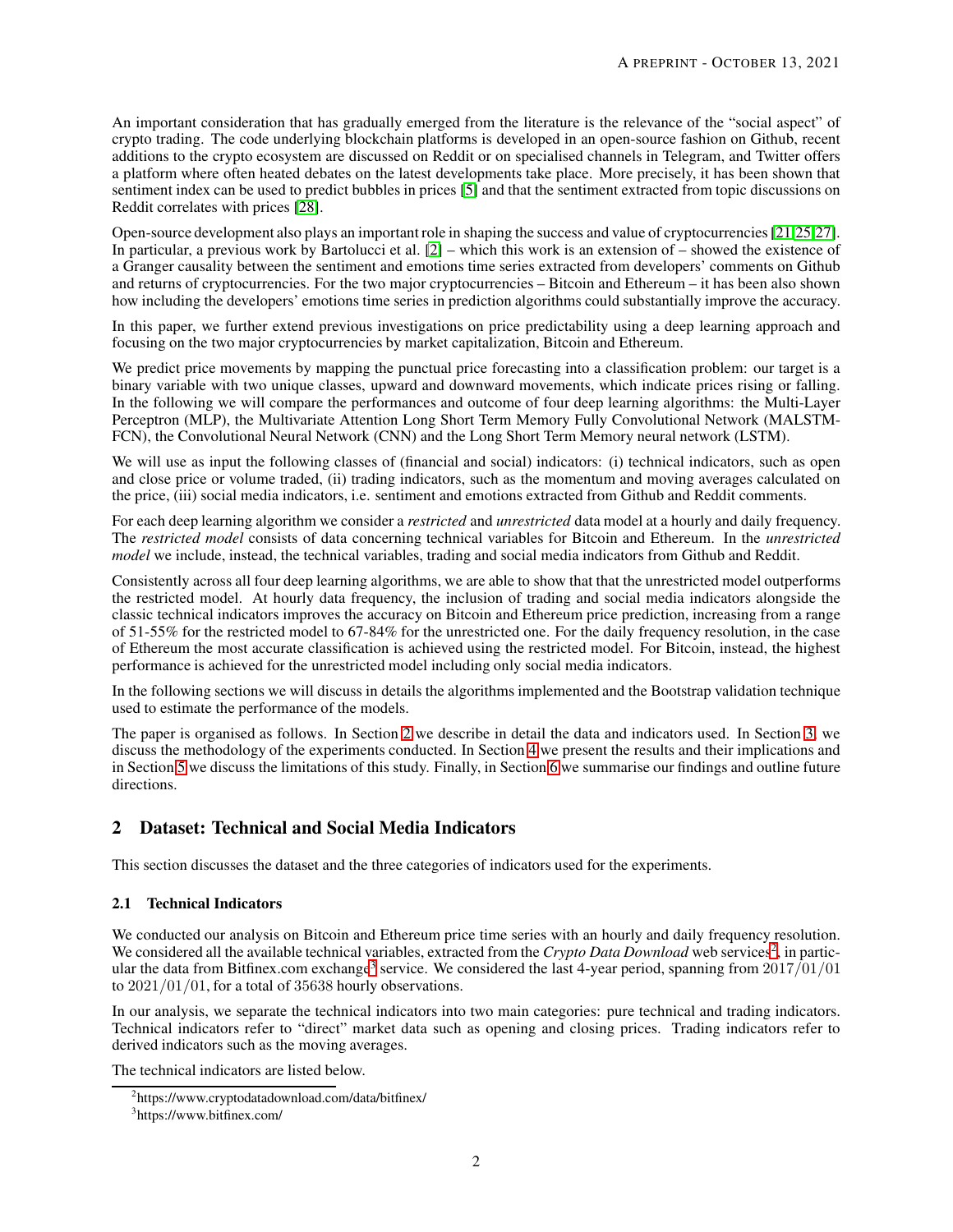- *Close*: the last price at which the cryptocurrency traded during the trading period.
- *Open*: the price at which the cryptocurrency first trades upon the opening of a trading period.
- *Low*: the lowest price at which the cryptocurrency trades over the course of a trading period.
- *High*: the highest price at which the cryptocurrency traded during the course of the trading period.
- *Volume*: the number of cryptocurrency trades completed.

<span id="page-2-0"></span>Tables [1](#page-2-0) and [2](#page-3-0) show the summary statistics for the technical indicators. In Figures [1](#page-2-1) and [2](#page-3-1) we also show the plot of the historical time series for the technical indicators.

|        | High      | Open     | Low      | Volume   | <b>Close</b> |
|--------|-----------|----------|----------|----------|--------------|
| mean   | 7972.769  | 7928.018 | 7879.276 | 176.319  | 7928.894     |
| std    | 5519.337  | 5471.592 | 5416.295 | 306.62   | 5472.983     |
| min    | 769.1     | 760.38   | 752      | $\Omega$ | 760.38       |
| 25%    | 4161.6875 | 4137.995 | 4113.822 | 30.592   | 4138.475     |
| $50\%$ | 7459.995  | 7428.09  | 7390.47  | 80.699   | 7428.41      |
| 75%    | 9790.952  | 9751.84  | 9701.427 | 199.322  | 9752.37      |
| max    | 41999.99  | 41526.95 | 41000.24 | 8526.751 | 41526.95     |

Table 1: Summary statistics for the time series of Bitcoin's technical indicators.

<span id="page-2-1"></span>

Figure 1: Plot of the time series of Bitcoin's technical indicators.

From the knowledge of these technical indicators it is possible to calculate the trading indicators. More precisely, we used the *StockStats* Python library to generate them.

We used 36 different trading indicators as shown in Table [4.](#page-4-0) The lag values represent how previous values ( $t -$ 1, . . . , t − n) are used as input. The *window size* indicates the number of previous values used to evaluate the indicator at time t, e.g. to calculate  $ADXR_t$  at time t we use  $ADX_{t-1}, ..., ADXR_{t-10}$ , ten previous values.

We provide here the definition of the five main trading indicators.

• Simple Moving Average  $(SMA)$ : calculated as the arithmetic average of the cryptocurrency closing price over some period (known as *timeperiod*).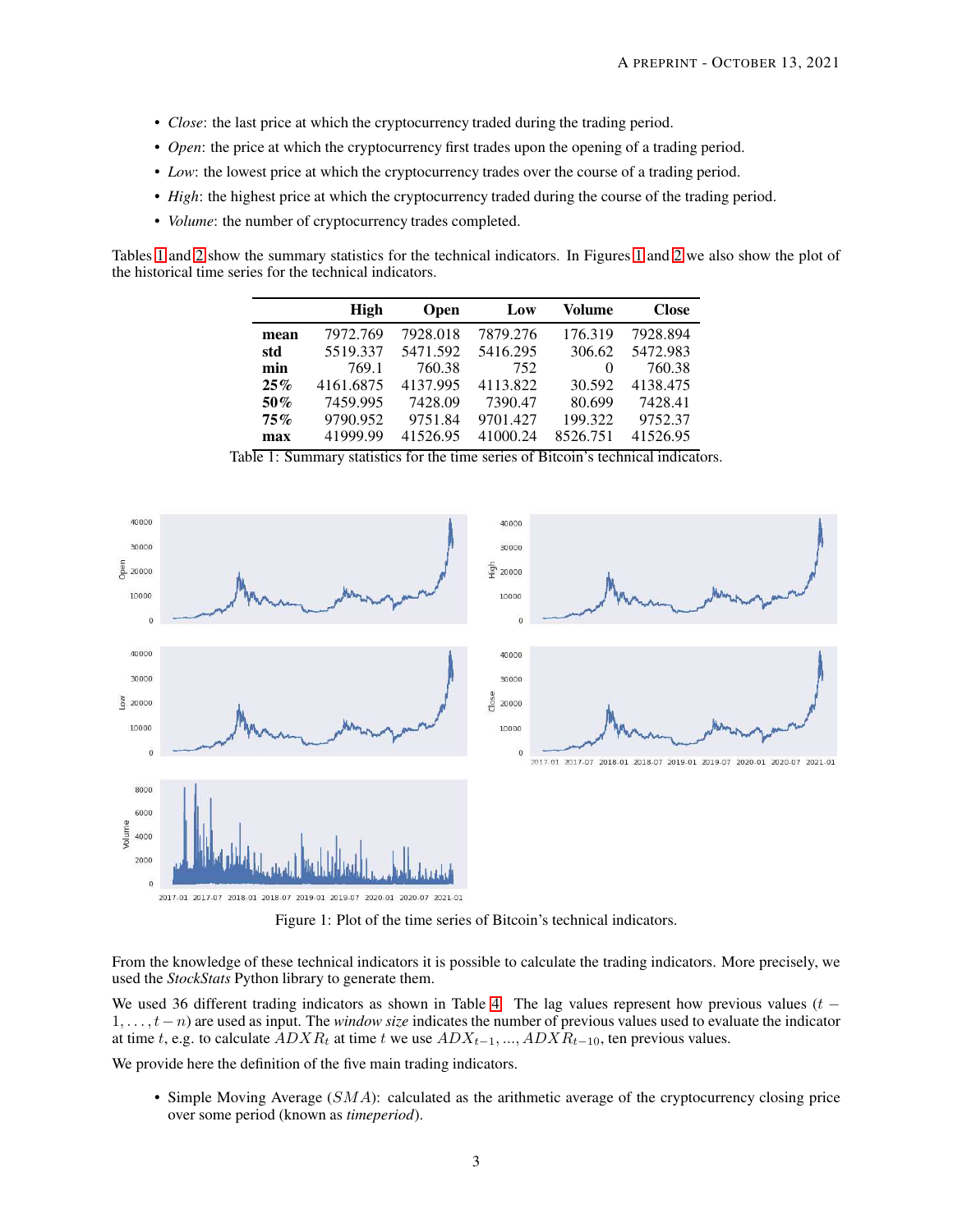<span id="page-3-0"></span>

|        | High     | <b>Open</b> | Low     | Volume     | <b>Close</b> |
|--------|----------|-------------|---------|------------|--------------|
| mean   | 313.202  | 310.856     | 308.253 | 1658.835   | 310.896      |
| std    | 248.731  | 246.069     | 242.971 | 6903.628   | 246.135      |
| min    | 8.17     | 8.15        | 8.15    | $\theta$   | 8.15         |
| 25%    | 161.182  | 160.202     | 159.06  | 192.327    | 160.21       |
| $50\%$ | 232.79   | 231.34      | 229.765 | 569.79     | 231.365      |
| 75%    | 390.0575 | 388,0075    | 385.73  | 1632.640   | 388.025      |
| max    | 1440.54  | 1430.94     | 1411    | 903102.685 | 1431.4       |

Table 2: Summary statistics for the time series of Ethereum's technical indicators.

<span id="page-3-1"></span>

Figure 2: Plot of the time series of Ethereum's technical indicators.

- Weighted Moving Average  $(WMA)$ : it is a moving average calculation that assigns higher weights to the most recent price data.
- Relative Strength Index (*RSI*): it is a momentum indicator that measures the magnitude of recent price changes. It is normally used to evaluate whether stocks or other assets are being overbought or oversold.
- Price Rate Of Change  $(ROC)$ : it measures the percentage change in price between the current price and the price a certain number of periods ago.
- Momentum: it is the rate of acceleration of a security's price, i.e. the speed at which the price is changing. This measure is particularly useful to identify trends.
- On Balance Volume  $(OBV)$ : it is a technical momentum indicator based on the traded volume of an asset to predict changes in stock price.

Tables [3](#page-4-1) and [5](#page-5-0) show the statistics of the trading indicators for the considered period of analysis. In Figures [3](#page-5-1) and [4](#page-6-0) we can see the same trading indicators in a historical time series plot. Technical and Trading indicators are used in the next sections to create a model for the prices classification.

#### 2.2 Social Media Indicators

This section describes how the time series of social media indicators are constructed from Ethereum and Bitcoin developers comments on Github and users' comments on Reddit respectively. In particular, for Reddit we considered the four sub-Reddit channels listed in Table [6.](#page-5-2) The time period considered ranges from January 2017 to January 2021.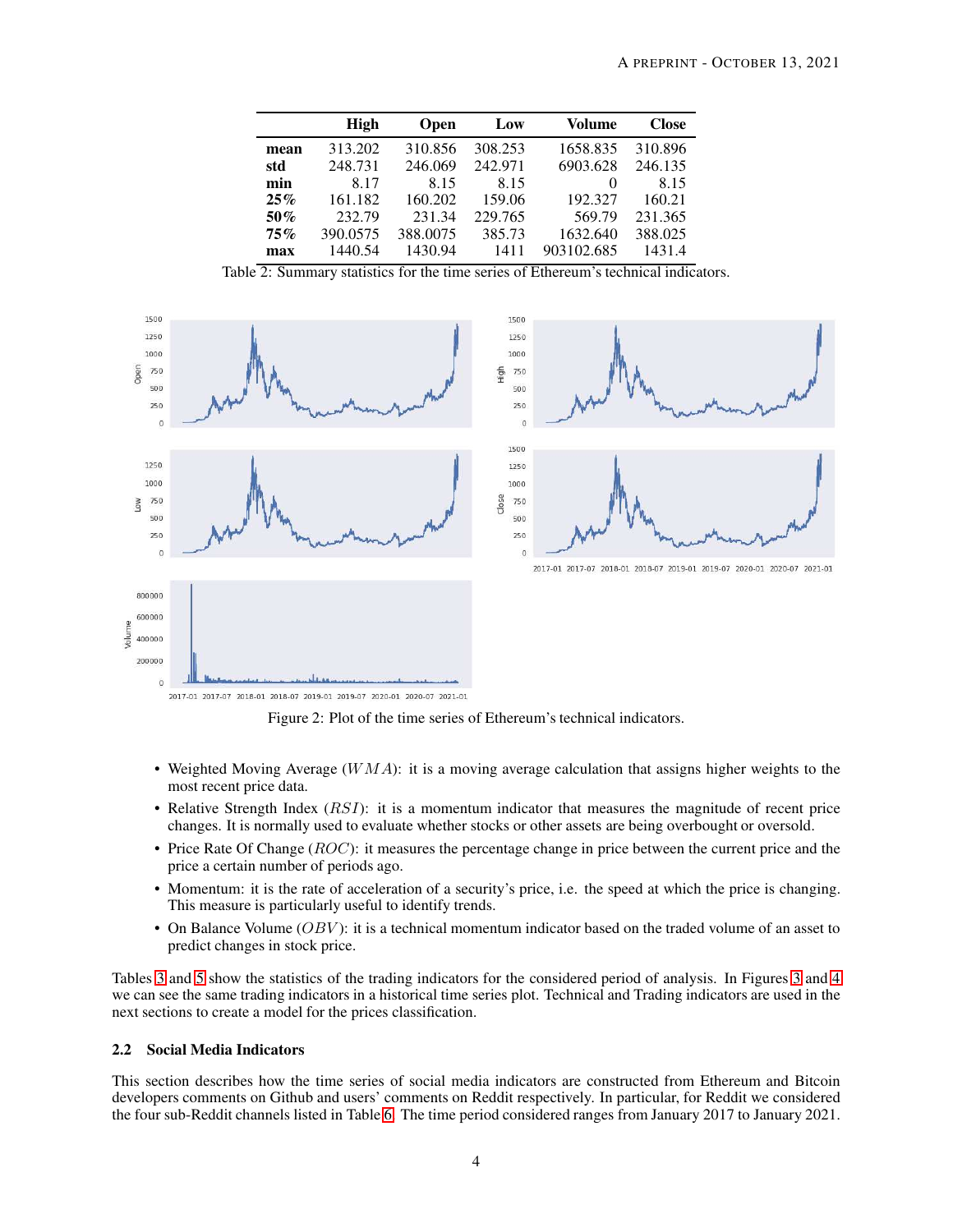|        | <b>SMA</b> | WMA      | RSI    | <b>ROCP</b> | <b>MOM</b> | OBV          |
|--------|------------|----------|--------|-------------|------------|--------------|
| mean   | 7924.974   | 7926.275 | 51.797 | 0.0013      | 8.685      | 126972.751   |
| std    | 5465.393   | 5467.642 | 14.484 | 0.027       | 298.311    | 33544.231    |
| min    | 767.801    | 766.912  | 2.426  | $-0.321$    | $-5260.55$ | 18811.069954 |
| $25\%$ | 4135.225   | 4134.525 | 42.374 | $-0.0083$   | $-53.64$   | 110336.0947  |
| $50\%$ | 7427.187   | 7427.521 | 51.877 | 0.001       | 4.97       | 126464.383   |
| $75\%$ | 9753.094   | 9751.604 | 61.151 | 0.011       | 70.732     | 147814.358   |
| max    | 40996.6    | 41106.93 | 98.641 | 0.314       | 4069.26    | 213166.214   |

Table 3: Summary statistics for the time series of Bitcoin's trading indicators.

<span id="page-4-0"></span>

| <b>Trading Indicator</b>                        | Lag          | <b>Window size</b> |
|-------------------------------------------------|--------------|--------------------|
| SMA: Simple Moving Average                      |              | 10                 |
| WMA: Weighted Moving Average                    |              | 10                 |
| RSI: Relative Strength Index                    |              | 10                 |
| ROC: Price Rate Of Change                       |              | 10                 |
| Mo: Momentum:                                   |              | 10                 |
| <b>OBV: On Balance Volume</b>                   | 1            |                    |
| permutation (zero based)                        | 1            |                    |
| log return                                      | 1            |                    |
| max in range                                    | 1            |                    |
| min in range                                    | 1            |                    |
| $middle = (close + high + low) / 3$             | 1            |                    |
| compare: le, ge, lt, gt, eq, ne                 | 1            |                    |
| count: both backward(c) and forward(fc)         | 1            |                    |
| SMA: simple moving average                      |              | 10                 |
| EMA: exponential moving average                 |              | 10                 |
| MSTD: moving standard deviation                 |              | 10                 |
| MVAR: moving variance                           |              | 10                 |
| RSV: raw stochastic value                       |              | 10                 |
| RSI: relative strength index                    |              | 10                 |
| KDJ: Stochastic oscillator                      |              | 10                 |
| Bolling: including upper band and lower band.   | 1            |                    |
| MACD: moving average convergence divergence     |              | 5                  |
| CR: price momentum index                        | 1            |                    |
| WR: Williams Overbought/Oversold index          | 1            |                    |
| CCI: Commodity Channel Index                    | 1            |                    |
| TR: true range                                  | 1            |                    |
| ATR: average true range                         | 1            |                    |
| line cross check, cross up or cross down.       | $\mathbf{1}$ |                    |
| DMA: Different of Moving Average (10, 50)       | 1            |                    |
| DMI: Directional Moving Index, including        | 1            |                    |
| DI: Positive Directional Indicator              | 1            | ÷,                 |
| ADX: Average Directional Movement Index         |              | 5                  |
| ADXR: Smoothed Moving Average of ADX            |              | 10                 |
| TRIX: Triple Exponential Moving Average         |              | 10                 |
| TEMA: Another Triple Exponential Moving Average |              | 10                 |
| VR: Volatility Volume Ratio                     | $\mathbf{1}$ | -                  |

<span id="page-4-1"></span> $\overline{\phantom{0}}$ 

Table 4: Trading indicators with associated lags and window size. Lags represent how previous values at  $(t-1,\ldots,t-1)$ n) are used as input. Window size represents the number of previous values used to compute the indicator at time  $t$ , e.g. to calculate  $ADXR_t$  at time t we use  $ADX_{t-1}, \ldots, ADXR_{t-10}$ .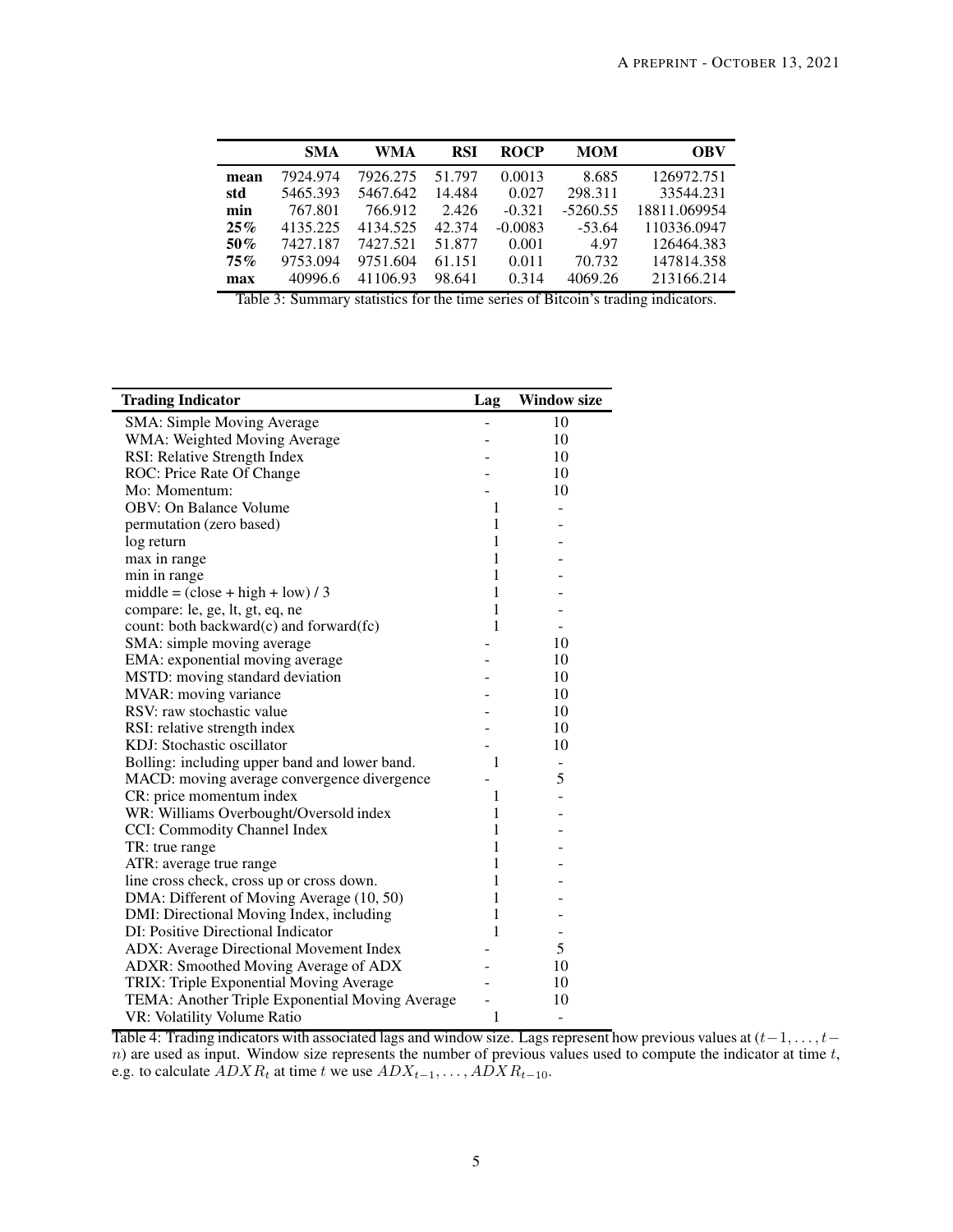<span id="page-5-1"></span>

Figure 3: Plot of the time series of Bitcoin trading indicators.

<span id="page-5-0"></span>

|              | <b>SMA</b> | WMA      | <b>RSI</b> | <b>ROCP</b>                    | <b>MOM</b>                                          | <b>OBV</b>   |
|--------------|------------|----------|------------|--------------------------------|-----------------------------------------------------|--------------|
| mean         | 310.723    | 310.78   | 51.18      | 0.002                          | 0.378                                               | $6.776e+0.5$ |
| std          | 245.768    | 245.87   | 14.246     | 0.035                          | 16.607                                              | $5.739e+05$  |
| min          | 8.147      | 8.163    | 3.797      | $-0.317$                       | $-239.48$                                           | $-4.993e+04$ |
| $25\%$       | 160.202    | 160.252  | 42.063     | $-0.012$                       | $-2.8$                                              | $9.864e+04$  |
| 50%          | 230.916    | 230.962  | 51.038     | 0.000934                       | 0.09                                                | $5.185e+05$  |
| $75\%$       | 388.081    | 388.125  | 60.338     | 0.016                          | 3.67                                                | $1.246e+06$  |
| max<br>T11ZQ | 1404.89    | 1411.776 | 95.799     | 0.333<br>$C_{\rm T}$ $\sim$ 1. | 262.36<br>$\sim$ $\sim$ $\sim$ $\sim$ $\sim$ $\sim$ | $1.667e+06$  |

Table 5: Summary statistics for the time series of Ethereum's trading indicators.

<span id="page-5-2"></span>

| <i>Cryptocurrency</i> | <b>Technical Discussions</b>             | <b>Trading Discussions</b>      |
|-----------------------|------------------------------------------|---------------------------------|
|                       | Bitcoin r/Bitcoin<br>Ethereum r/Ethereum | r/BitcoinMarkets<br>r/EthTrader |
| $\sim$                |                                          |                                 |

Table 6: List of sub-Reddit channels considered in the analysis.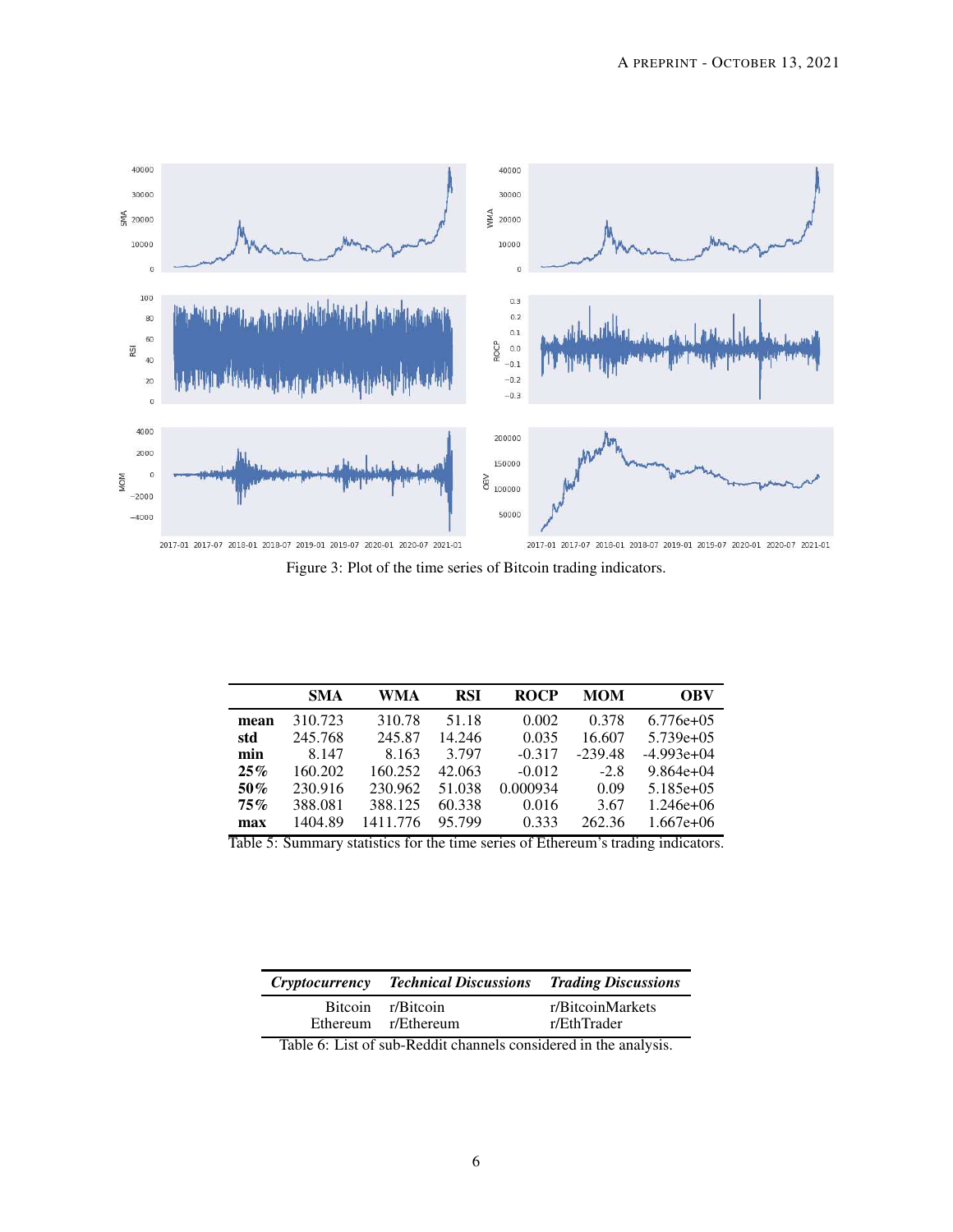<span id="page-6-0"></span>

Figure 4: Plot of the time Series of Ethereum trading indicators.

<span id="page-6-1"></span>Examples of a developer's comment extracted from Github for Ethereum and user's comment extracted from Reddit r/Ethereum can be seen in Tables [7,](#page-6-1) [8.](#page-7-0) Quantitative measures of sentiment and emotions associated with the comments, as reported in this example, are computed using state-of-the-art textual analysis tools (further detailed below). These social media indicators computed for each comment are emotions as love (L), joy (J), anger (A), sadness (S), VAD (valence (Val), dominance (Dom), arousal (Ar)) and sentiment (Sent).

| Comment )                                                                                                                                                                                                                                                                                                                                                                             |          |  | Val  | Dom  | Ar   | Sent |
|---------------------------------------------------------------------------------------------------------------------------------------------------------------------------------------------------------------------------------------------------------------------------------------------------------------------------------------------------------------------------------------|----------|--|------|------|------|------|
| Perhaps there's simply nothing<br>new to translate? The reason<br>I updated Transifex in the first<br>place was to be sure the strings<br>with subtle English changes<br>(that don't change the meaning)<br>didn't reset the translation - so<br>those were imported from the<br>old translations. Though I seem<br>to recall at least one truly new<br>string - Transaction or such. | $\theta$ |  | 1.93 | 1.88 | 1.26 |      |

Table 7: Example of a Github comment and corresponding emotions (love (L), joy (J), anger (A), sadness (S)), VAD (valence (Val), dominance (Dom), arousal (Ar)), politeness and sentiment (Pol and Sent respectively).

#### <span id="page-6-2"></span>2.3 Social Media Indicators Evaluation Through Deep Learning

We extracted the social media indicators using deep, pre-trained, neural networks called Bidirectional Encoder Representations from Transformers (BERT) [\[8\]](#page-29-9). BERT and other Transformer encoder architectures have been successful in performing various tasks in natural language processing (NLP) and represent the evolution of Recurrent Neural Network (RNN) typically used in NLP. They compute vector-space representations of natural language that are suitable for use in deep learning models. The BERT family of models uses the Transformer encoder architecture to process each token of input text in the full context of all tokens before and after, hence the name: Bidirectional Encoder Representations from Transformers. BERT models are usually pre-trained on a large corpus of text, then fine-tuned for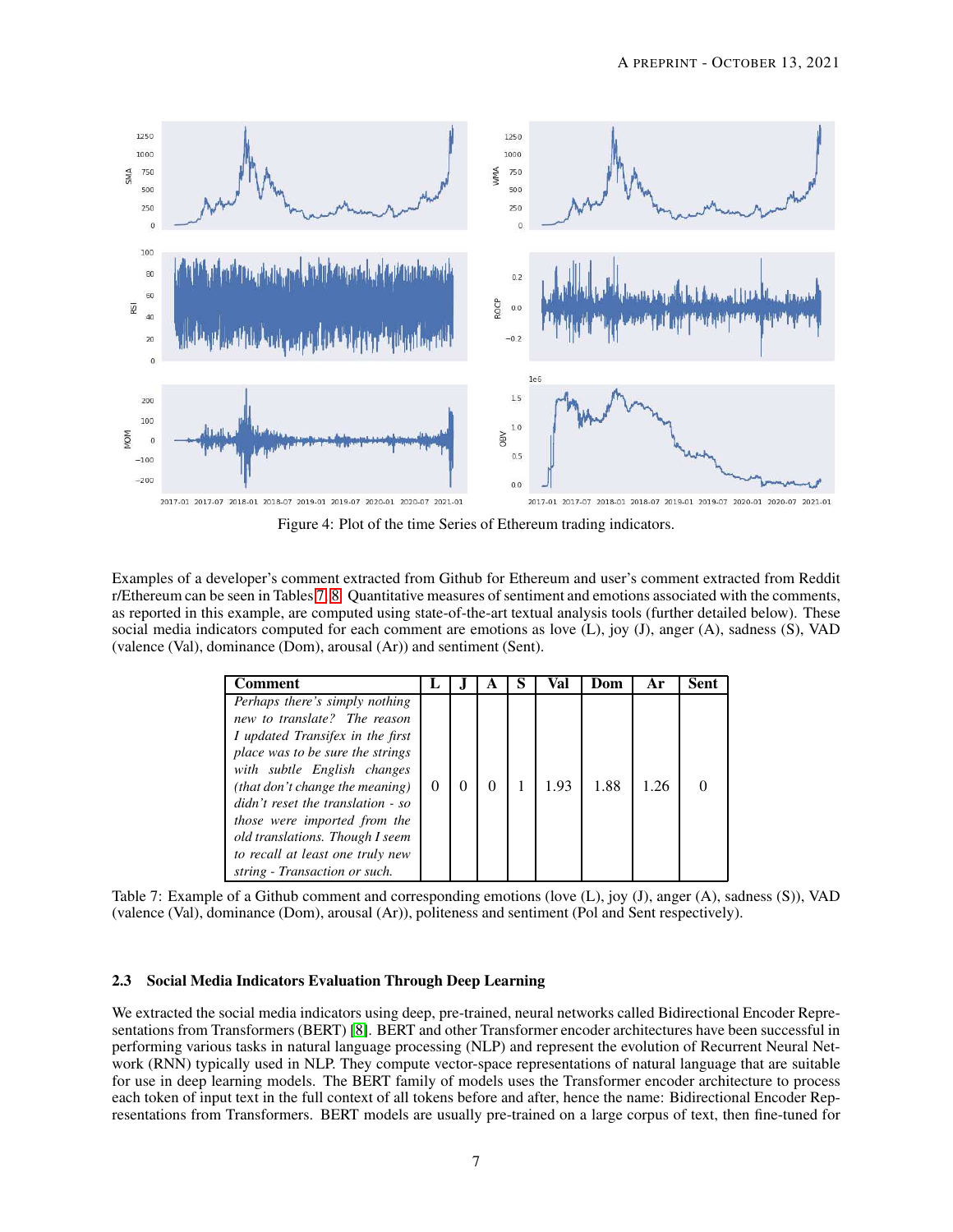<span id="page-7-0"></span>

| `omment                                                                                                                                                                                                                                                                                                                     |   |  |   | Val  | Dom  | Αr   | Sent |
|-----------------------------------------------------------------------------------------------------------------------------------------------------------------------------------------------------------------------------------------------------------------------------------------------------------------------------|---|--|---|------|------|------|------|
| All the tosspots focusing on Vi-<br>taliks wealth completely miss<br>the point. If the crypto you are<br>supporting has a purpose it will<br>garner interest in the real world<br>therefore the capital will flow<br>to it. All is measured on the<br>merit and proper fundamentals<br>and not twitterbot pump and<br>dumps | 0 |  | 0 | 2.13 | 1.98 | 2.26 |      |

Table 8: Example of Reddit comment and correspondent emotions (love (L), joy (J), anger (A), sadness (S)), VAD (valence (Val), dominance (Dom), arousal (Ar)), politeness and sentiment (Pol and Sent respectively).

specific tasks. These models provide dense vector representations for natural language by using a deep, pre-trained neural network with the Transformer architecture represented in Figure [5.](#page-8-0)

Transformers are based on the *Attention Mechanism* where RNN units would encode the input up until timestamp t into one hidden vector  $h_t$ . The latter would then be passed to the next timestamp (or to the decoder in the case of a sequence-to-sequence model). By using the attention mechanism, one no longer tries to encode the full source sentence into a fixed-length vector. Instead, one allows the decoder to attend to different parts of the source sentence at each step of the output generation. Importantly, we let the model learn what to attend to based on the input sentence and what it has produced so far.

The Transformer architecture allows for the creation of NLP models trained on very large datasets as we have done in this work. It is feasible to train such models on large datasets thanks to pre-trained language models, which can be fine-tuned on the particular dataset without the effort of re-training the whole network.

The weights learnt by the extensively pre-trained models can be later reused for specific tasks by simply tailoring the weights to the specific dataset. This would allow us to exploit what the pre-trained language model has learnt with a finer weight tuning by capturing the lower-level intricacies of the specific dataset.

We used Tensorflow and Keras Python libraries with the Transformer package to leverage the power of these pretrained neural networks. In particular, we used the *BERT-base-case* pre-trained model. Figure [6](#page-9-0) shows the architectural design used to train the three NN classifiers used to extract the social media indicators. This figure shows the three gold datasets used to train our final models, namely Github, Stack Overflow and Reddit.

In particular, we used a sentiment-labelled dataset consisting of 4423 posts mined from Stackoverflow user's comments to train the sentiment model for Github: comments on both platforms are written using the technical jargon language of software developers and engineers. We also used an emotion-labelled dataset of 4200 sentences from Github [\[23\]](#page-29-10). Finally, we used a sentiment-labelled dataset containing more than 33K labelled Reddit users's comments<sup>[4](#page-7-1)</sup>.

<span id="page-7-2"></span>Tables [9,](#page-7-2) [10](#page-8-1) and [11](#page-9-1) show the performance of sentiment and emotion classification on the two different dataset: Github and Reddit.

|              | precision | recall | f1-score |
|--------------|-----------|--------|----------|
| negative     | 0.92      | 0.89   | 0.90     |
| neutral      | 0.97      | 0.98   | 0.98     |
| positive     | 0.95      | 0.95   | 0.95     |
| accuracy     |           |        | 0.95     |
| macro avg    | 0.95      | 0.94   | 0.94     |
| weighted avg | 0.95      | 0.95   | 0.95     |

Table 9: Sentiment Classifier Evaluation For Reddit.

<span id="page-7-1"></span><sup>4</sup> https://www.kaggle.com/cosmos98/twitter-and-reddit-sentimental-analysis-dataset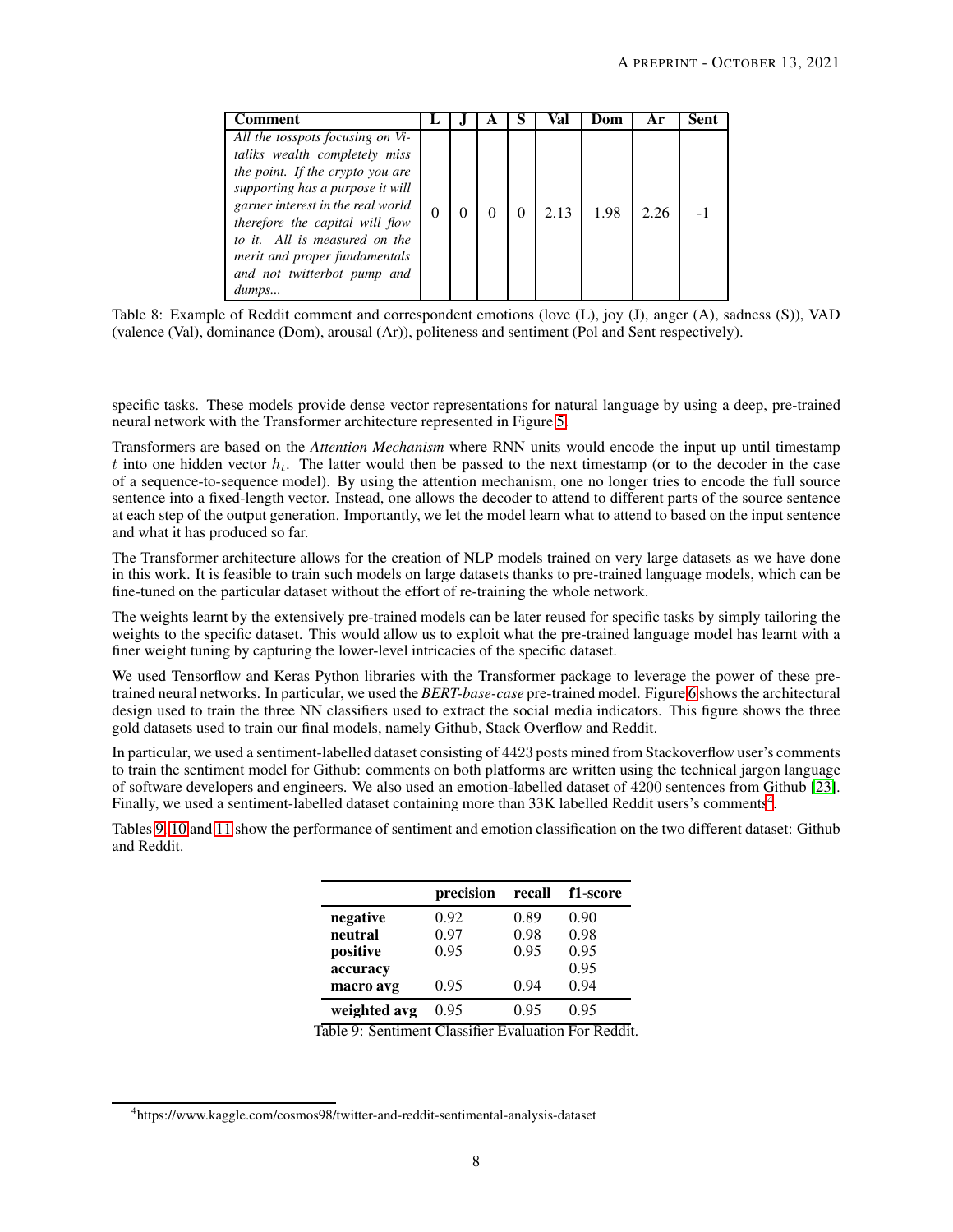<span id="page-8-0"></span>

<span id="page-8-1"></span>Figure 5: Transformer architectural scheme of Vaswani et al. [\[29\]](#page-30-2).

|              | precision | recall | f1-score |
|--------------|-----------|--------|----------|
| negative     | 0.98      | 0.85   | 0.91     |
| neutral      | 0.84      | 0.94   | 0.89     |
| positive     | 0.96      | 0.97   | 0.96     |
| accuracy     |           |        | 0.92     |
| macro avg    | 0.93      | 0.92   | 0.92     |
| weighted avg | 0.93      | 0.92   | 0.92     |

Table 10: Sentiment Classifier Evaluation For Github.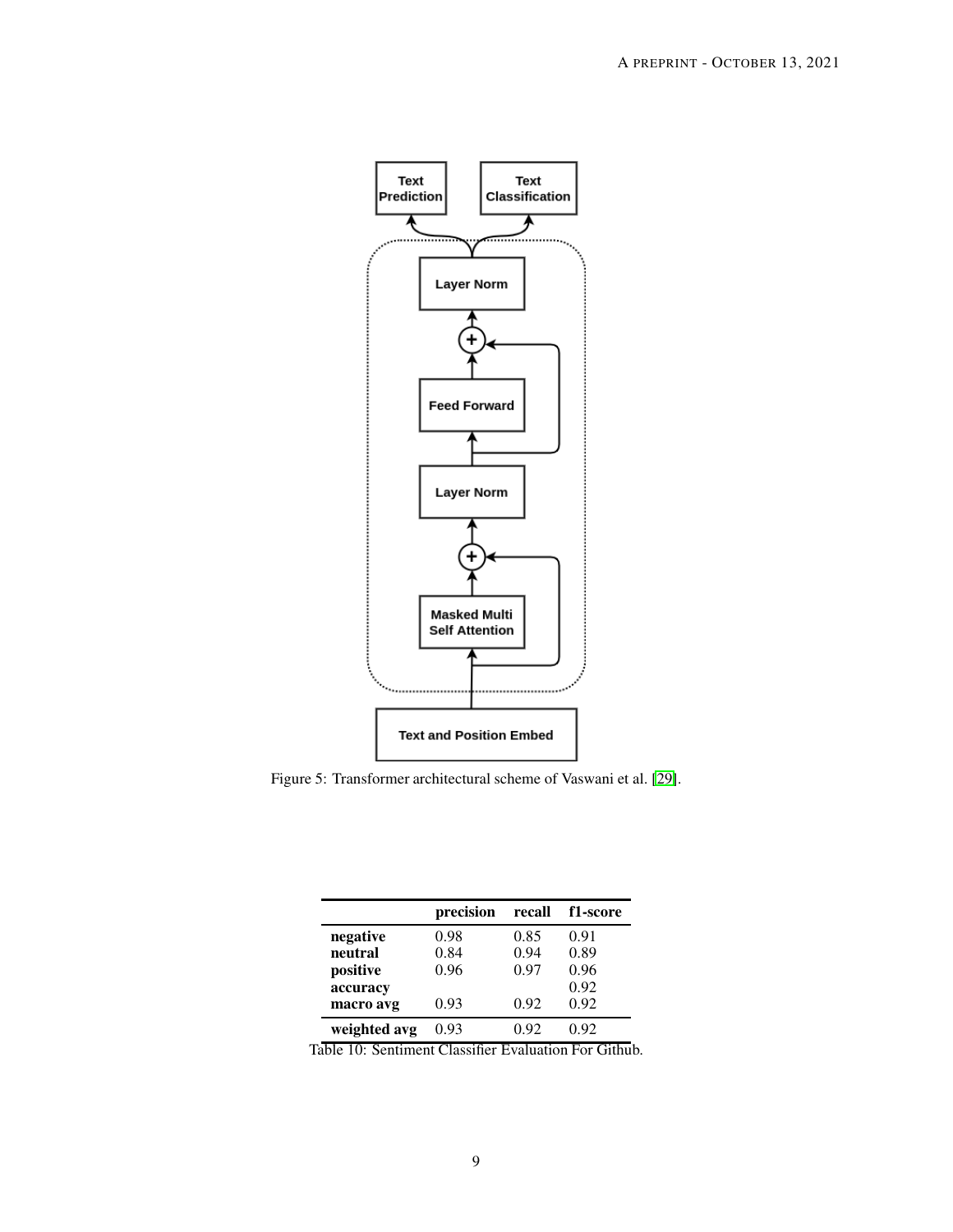<span id="page-9-0"></span>

<span id="page-9-1"></span>Figure 6: Scheme of the general bidirectional encoder representation from Transformer.

|              | precision | recall | f1-score |
|--------------|-----------|--------|----------|
| anger        | 0.83      | 0.77   | 0.80     |
| sadness      | 0.89      | 0.89   | 0.89     |
| joy          | 0.86      | 1.00   | 0.92     |
| love         | 1.00      | 1.00   | 1.00     |
| accuracy     |           |        | 0.89     |
| macro avg    | 0.89      | 0.91   | 0.90     |
| weighted avg | 0.89      | 0.89   | 0.89     |

Table 11: Emotion Classifier Evaluation For Github.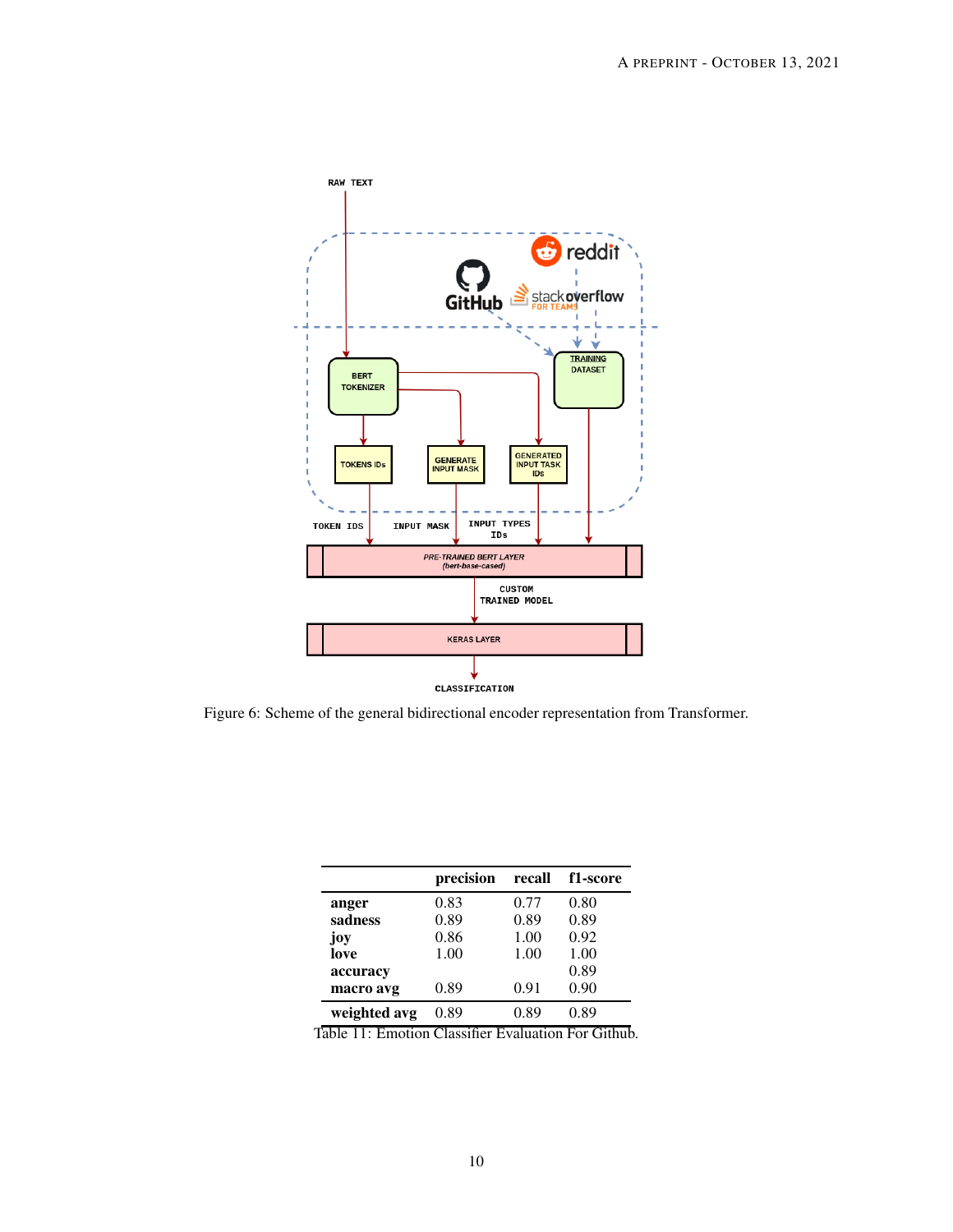#### <span id="page-10-2"></span>2.3.1 Social Media Indicators on Github

Both the Bitcoin and Ethereum projects are open-source, hence the code and all the interactions among contributors are publicly available on GitHub [\[26\]](#page-30-3). Active contributors are continuously opening, commenting, and closing the socalled "issues". An issue is an element of the development process, which carries information about discovered bugs, suggestions on new functionalities to be implemented in the code, new features, or new functionalities being developed. It constitutes an elegant and efficient way of tracking all the development process phases, even in complicated and large-scale projects with a large number of remote developers involved. An issue can be "commented", meaning that developers can start sub-discussions around it. They usually add comments to a given issue to highlight the actions being undertaken or provide suggestions on the possible resolution. Each comment posted on GitHub is timestamped; therefore it is possible to obtain the exact time and date and generate a time series for each affect metric considered in this study.

For emotion detection we use the BERT classifier explained in [2.3](#page-6-2) trained with the public Github's emotion dataset developed by Ortu et al. [\[24\]](#page-29-11) and extended by Murgia et al. [\[23\]](#page-29-10). This dataset is particularly suited for our analysis as the algorithm for emotion detection has been trained on developers' comments extracted from the Jira Issue Tracking System<sup>[5](#page-10-0)</sup> of the Apache Software Foundation, hence within the Software Engineering domain and context of Github and Reddit (considering the selected subreddits). The classifier can detect love, anger, joy and sadness with an  $F_1$ score<sup>[6](#page-10-1)</sup> close to 0.89 for all of them.

Valence, Arousal and Dominance (VAD) represent conceptualised affective dimensions that respectively describe the interest, alertness and control a subject feels in response to a particular stimulus. In the context of software development, VAD measures may indicate the involvement of a developer in a project as well as their confidence and responsiveness in completing tasks. Warriner et al.'s [\[30\]](#page-30-4) has created a reference lexicon containing 14,000 English words with VAD scores for Valence, Arousal, and Dominance, that can be used to train the classifier, similarly to the approach by Mantyla et al. [\[20\]](#page-29-12). In [\[20\]](#page-29-12) they extracted the valence-arousal-dominance (VAD) metrics from 700,000 Jira issue reports containing over 2,000,000 comments and showed that issue reports of different type (e.g., feature request vs bug) had a fair variation of valence. In contrast, an increase in issue priority typically increased arousal.

Finally, sentiment is measured using the BERT classifier explained in [2.3](#page-6-2) trained with the public dataset used in similar studies [\[3,](#page-29-13)[4\]](#page-29-14). The algorithm extracts the sentiment polarity expressed in short texts in three levels: positive (1), neutral (0) and negative (-1) sentiment.

Our analysis focuses on three main classes of affect metrics: emotions (love, joy, anger, sadness), VAD (valence, arousal, dominance) and Sentiment. As we specify in Section [2.3,](#page-6-2) we use a tailor-made tool to extract it from the text of the comments for each affect metric class.

Once numerical values of the affect metrics are computed for all comments (as shown in the example in Tables [7](#page-6-1) and [8\)](#page-7-0), we consider the comments timestamps (i.e. dates when the comments was posted) to build the corresponding social media time series. The affect time series are constructed aggregating sentiment and emotions of multiple comments on each hour and day depending on the time resolution considered (hourly and daily).

For a given social media indicator, e.g. *anger*, and for a specific time resolution, we construct the time series by averaging the values of the affect metric over all comments posted on the same day.

In Table [12](#page-11-0) and [13](#page-11-1) we report in more details the summary statistics of the social indicators' time series for both cryptocurrencies respectively. We also report in Figure [7](#page-11-2) and [8](#page-12-0) the time series for all social media indicators for Bitcoin and Ethereum, respectively

## 2.3.2 Measuring Affects Metrics on Reddit

The social media platform *Reddit* is an American social news aggregation, web content rating, and discussion website that reaches about 8 billion page views per month. It is a top-rated social network in English-speaking countries, especially Canada and the United States. Almost all the messages present are written in English, while the minority, are in Spanish, Italian, French and German.

Reddit is built over multiple subreddits, where each subreddit is dedicated to discussing a particular subject. Therefore, there are specific subreddits related to major cryptocurrency projects. For each cryptocurrency in this work, two subreddits are analysed, one technical and one trading related. In Tab. [6](#page-5-2) the considered subreddits. are shown. For each subreddit, we fetched all comments from January 2017 to January 2021.

<sup>5</sup> ITS are software platform used by open source communities and private software companies to manage the development process.

<span id="page-10-1"></span><span id="page-10-0"></span><sup>&</sup>lt;sup>6</sup>The  $F_1$  score tests the accuracy of a classifier. It is calculated as the harmonic mean of precision and recall.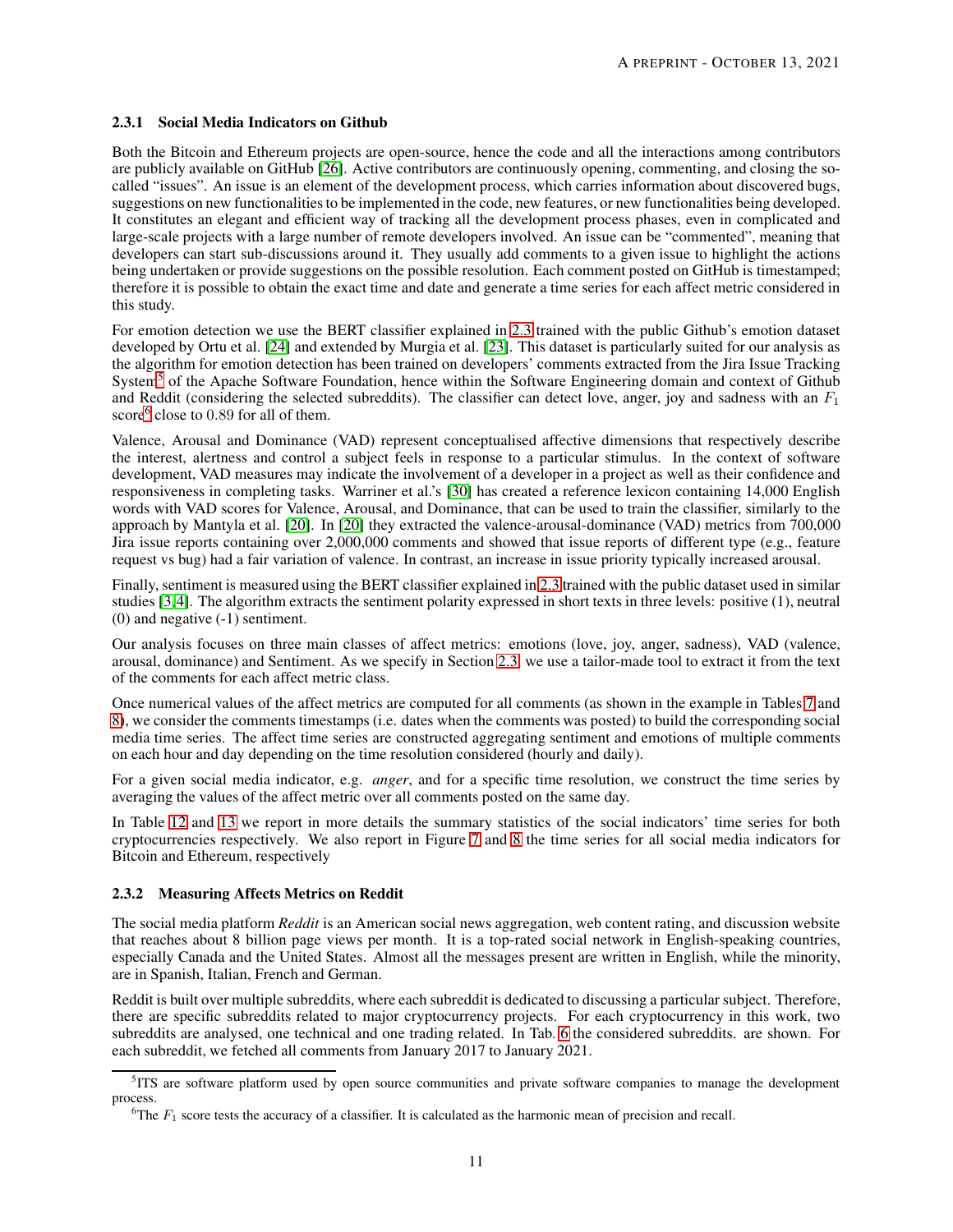<span id="page-11-0"></span>

|        | sentiment | arousal  | valence  | dominance | joy      | love     | sadness  | anger    |
|--------|-----------|----------|----------|-----------|----------|----------|----------|----------|
| mean   | 0.141     | 2.273    | 3.321    | 3.365     | 0.0729   | 0.056    | 0.227    | 0.109    |
| std    | 0.774429  | 2.953897 | 4.324653 | 4.376877  | 0.293435 | 0.248373 | 0.566562 | 0.393479 |
| min    | -11       |          | 0        |           |          |          |          |          |
| $25\%$ |           |          |          |           |          |          |          |          |
| 50%    |           | 1.27     | 1.85     | 1.87      |          |          |          |          |
| $75\%$ |           | 3.29     | 4.8      | 4.87      |          |          |          |          |
| max    | 15        | 38.88    | 60.78    | 62.28     | O        | 4        |          |          |

Table 12: Summary statistics of Github affect metrics for Bitcoin.

<span id="page-11-2"></span>

Figure 7: Social Media Indicators time series extracted from Github Bitcoin developers comments.

<span id="page-11-1"></span>

|      | sentiment | arousal | valence | dominance | joy      | love   | sadness | anger  |
|------|-----------|---------|---------|-----------|----------|--------|---------|--------|
| mean | 0.0842    | 0.7934  | 1.1405  | 1.147     | 0.0182   | 0.0761 | 0.0961  | 0.0356 |
| std  | 0.6754    | 1.7082  | 2.4653  | 2.477     | 0.1407   | 0.5284 | 0.3570  | 0.2052 |
| min  | -4        |         |         | O         |          |        |         |        |
| 25%  |           |         |         | O         | O        |        |         |        |
| 50%  |           |         |         | $\theta$  | $\theta$ |        |         |        |
| 75%  | $\theta$  | 1.08    | 1.54    | 1.62      | 0        |        |         |        |
| max  | 31        | 35.19   | 52.5    | 54.35     |          | 31     | n       |        |

Table 13: Summary Statistics of Github Social Media Indicators for Ethereum.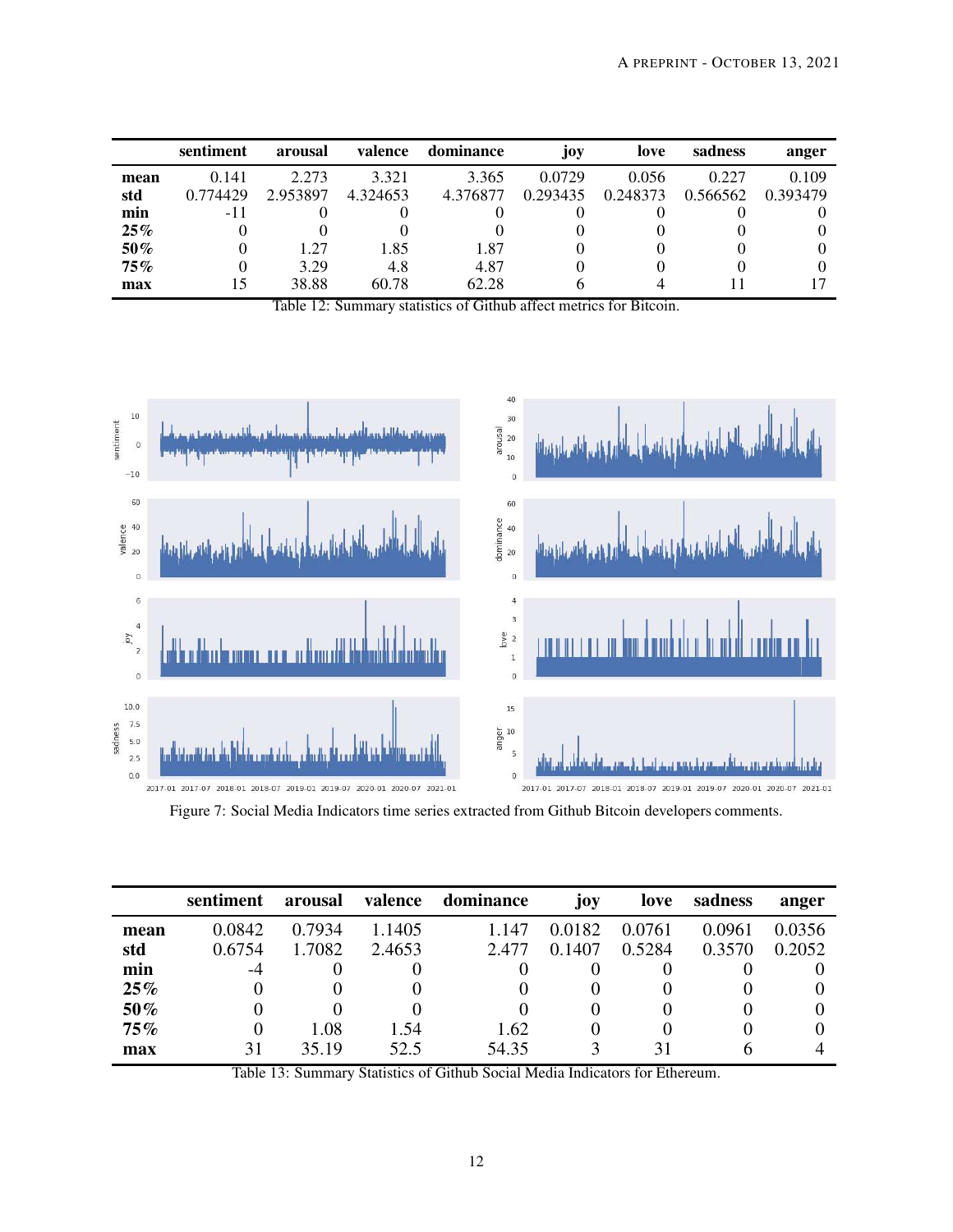<span id="page-12-0"></span>

Figure 8: Social Media Indicators time series extracted for Github Ethereum developers comments.

For emotion detection we use the BERT classifier explained in [2.3](#page-6-2) trained with the public Github's emotion dataset developed by Ortu et al. [\[24\]](#page-29-11) and extended by Murgia et al. [\[23\]](#page-29-10). This dataset is particularly suited for our analysis, as already explained in the previous section.

<span id="page-12-1"></span>

|      | sentiment                   | arousal | valence | dominance | joy      | love   | sadness  | anger  |
|------|-----------------------------|---------|---------|-----------|----------|--------|----------|--------|
| mean | 1.8582                      | 8.6046  | 12.0466 | 11.7412   | 0.6492   | 0.2509 | 0.5579   | 2.2197 |
| std  | 4.3498                      | 17.3895 | 24.4038 | 23.7624   | 1.7040   | 0.8278 | 1.4223   | 4.7780 |
| min  | -9                          |         |         |           | 0        |        |          |        |
| 25%  | 0                           |         |         |           | 0        |        |          |        |
| 50%  | $\theta$                    | 1.09    | 1.54    | 1.51      | $\theta$ |        |          |        |
| 75%  | $\mathcal{D}_{\mathcal{L}}$ | 10.25   | 14.22   | 13.88     |          |        | $\theta$ |        |
| max  | 101                         | 492.99  | 680.41  | 662.39    | 42       | 27     | 34       | 133    |

Table 14: Summary Statistics of Reddit Social Media Indicators for subreddit r/Bitcoin.

<span id="page-12-2"></span>

|      | sentiment | arousal | valence | dominance | joy      | love   | sadness | anger  |
|------|-----------|---------|---------|-----------|----------|--------|---------|--------|
| mean | 0.0842    | 0.7934  | 1.1405  | 1.147     | 0.0182   | 0.0761 | 0.0961  | 0.0356 |
| std  | 0.6754    | 1.7082  | 2.4653  | 2.477     | 0.1407   | 0.5284 | 0.3570  | 0.2052 |
| min  | -4        |         |         | 0         |          |        |         |        |
| 25%  |           |         |         | 0         |          |        |         |        |
| 50%  | 0         |         |         | 0         | $\theta$ |        |         |        |
| 75%  | $\theta$  | 1.08    | 1.54    | 1.62      | $\theta$ |        |         |        |
| max  | 31        | 35.19   | 52.5    | 54.35     | 3        | 31     | h       |        |

Table 15: Summary Statistics of Reddit Social Media Indicators for subreddit r/Ethereum.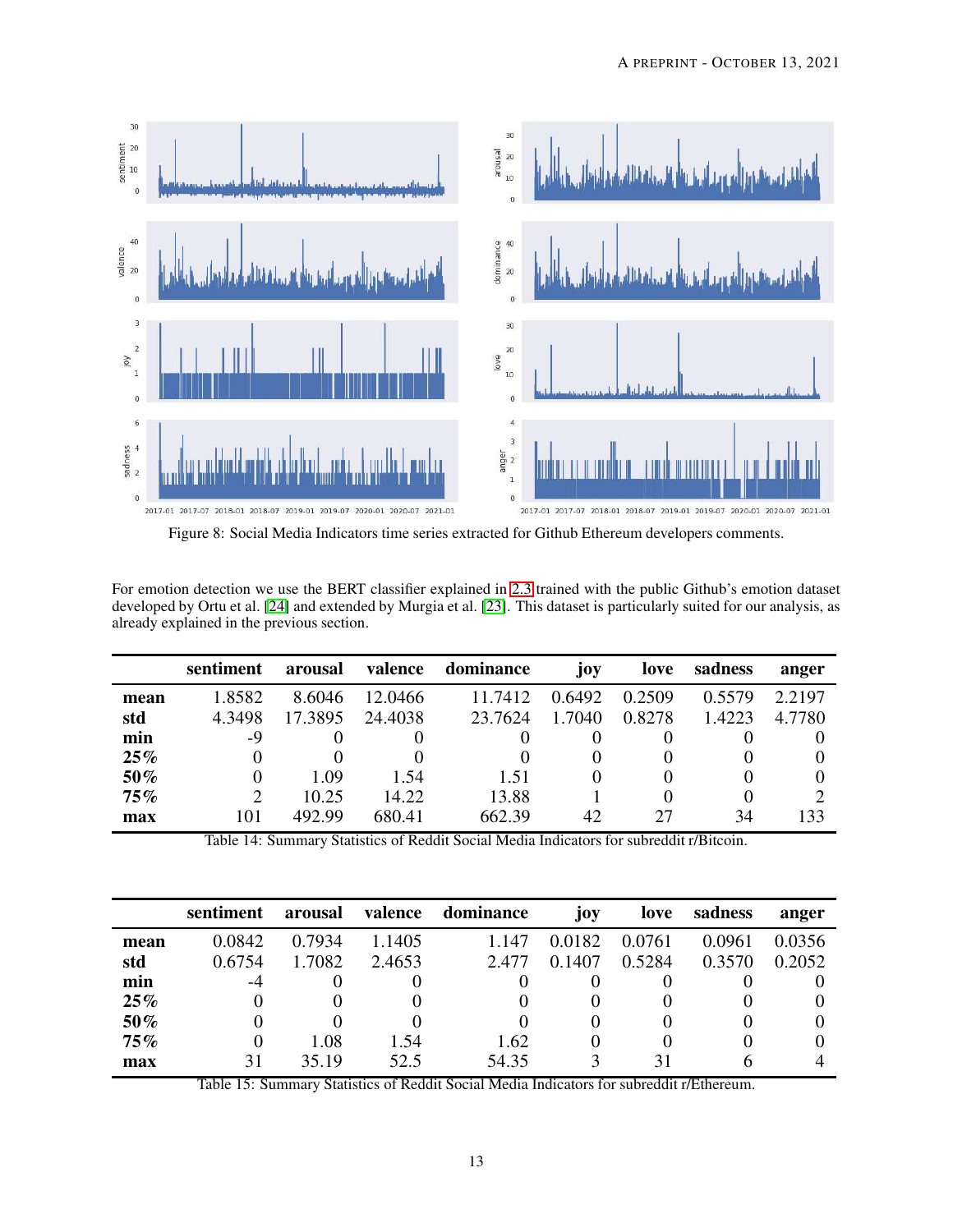<span id="page-13-0"></span>

Figure 9: Social Media Indicators time series extracted for Reddit for subreddit r/Bitcoin.

<span id="page-13-1"></span>

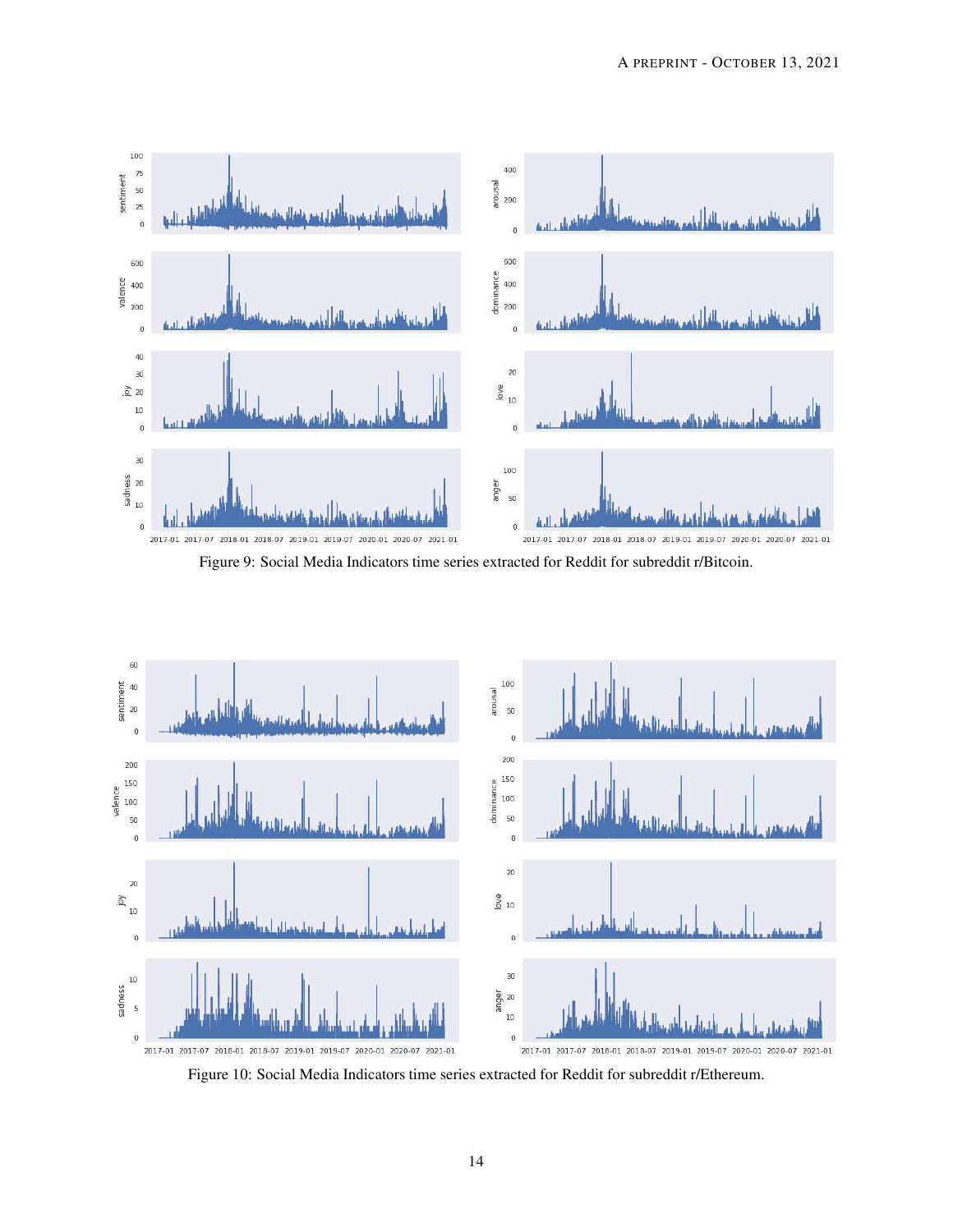<span id="page-14-0"></span>

|      | sentiment | arousal | valence | dominance | joy      | love   | sadness | anger  |
|------|-----------|---------|---------|-----------|----------|--------|---------|--------|
| mean | 0.9264    | 4.0327  | 5.6617  | 5.5688    | 0.2419   | 0.1059 | 0.3383  | 1.0095 |
| std  | 2.7650    | 10.7106 | 14.9023 | 14.6243   | 0.8616   | 0.4553 | 1.0275  | 2.8993 |
| min  | -9        |         |         |           |          |        |         |        |
| 25%  |           |         |         |           | 0        |        |         |        |
| 50%  | $\theta$  |         |         |           | $\theta$ |        |         |        |
| 75%  |           | 2.32    | 3.2925  | 3.26      | 0        |        |         |        |
| max  | 52        | 245.32  | 332.84  | 329.4     | 34       | 15     | 22      | 88     |

Table 16: Summary Statistics of Reddit Social Media Indicators for subreddit r/Bitcoinmakets.

<span id="page-14-1"></span>

Figure 11: Social Media Indicators time series extracted for Reddit for subreddit r/Bitcoinmakets.

<span id="page-14-2"></span>

|        | sentiment    | arousal | valence | dominance | joy.   | love              | sadness      | anger    |
|--------|--------------|---------|---------|-----------|--------|-------------------|--------------|----------|
| mean   | 0.8150       | 2.8479  | 4.0716  | 4.0046    | 0.2123 | 0.0855            | 0.2072       | 0.5983   |
| std    | 2.1528       | 6.1395  | 8.7652  | 8.6220    | 0.6807 | 0.3959            | 0.6641       | 1.577632 |
| min    | -6           |         |         |           |        |                   |              |          |
| 25%    |              |         |         |           |        |                   |              |          |
| 50%    |              |         |         |           |        |                   |              |          |
| $75\%$ |              | 3.25    | 4.65    | 4.6       |        |                   |              |          |
| max    | 62<br>------ | 138.39  | 207.38  | 191.95    | 28     | 23<br>$\sim$<br>. | 13<br>$\sim$ | 37       |

Table 17: Summary Statistics of Reddit Social Media Indicators for subreddit r/Ethtraders.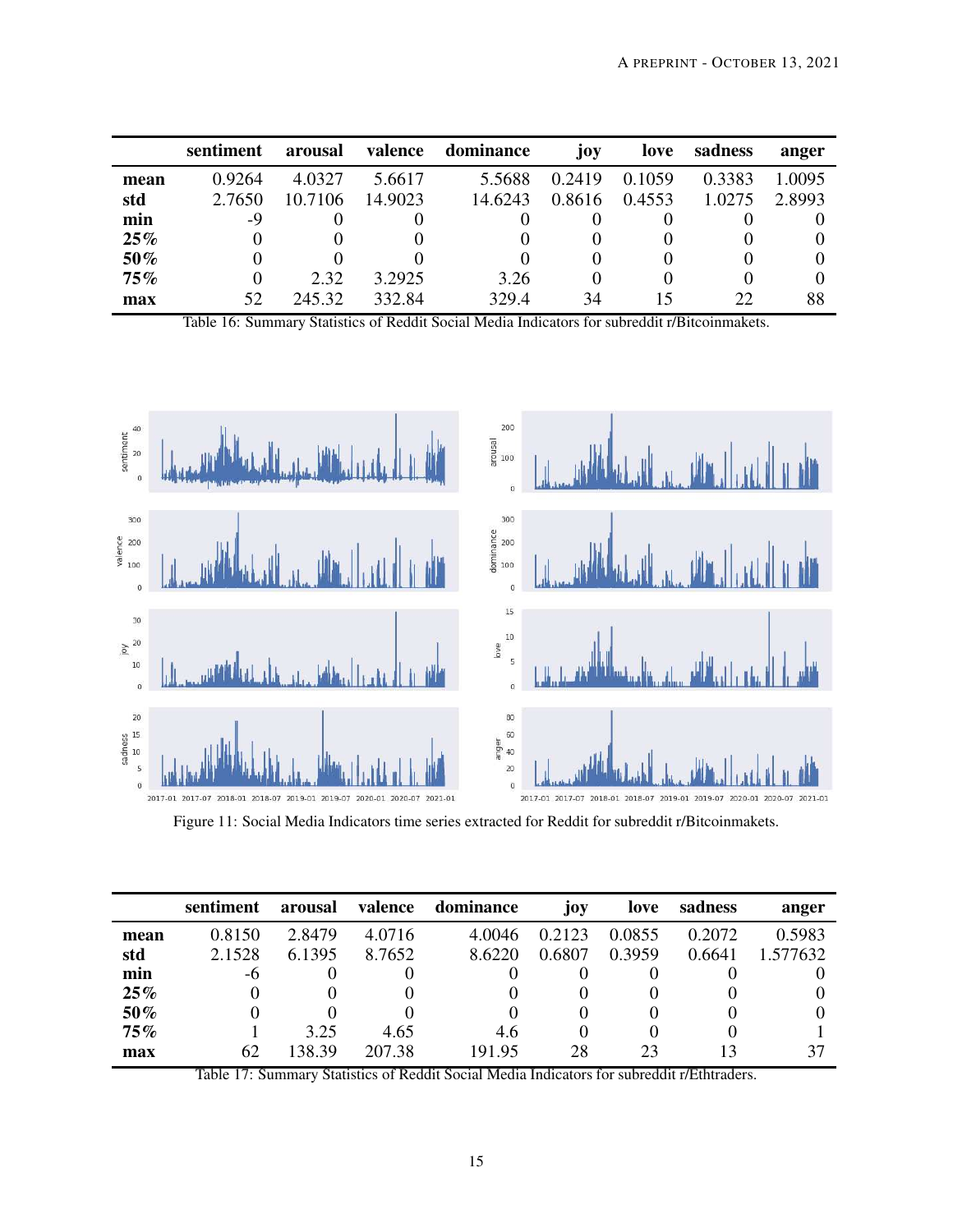<span id="page-15-2"></span>

Figure 12: Social Media Indicators time series extracted for Reddit for subreddit r/Ethtraders.

The classifier can detect love, anger, joy and sadness with an  $F_1$  score<sup>[7](#page-15-0)</sup> close to 0.89 for all of them. For VAD metrics we used the same approach in [2.3.1](#page-10-2) while for sentiment we used previous approach with BERT deep learning algorithm trained with a public golden dataset for Reddit comments available in the biggest and well known web platform for sharing datasets Kaggle.com<sup>[8](#page-15-1)</sup>.

Tables [14](#page-12-1) and [16](#page-14-0) and Figures [9](#page-13-0) and [11](#page-14-1) show statistics and time series for the two Bitcoin's subreddits while Tables [17](#page-14-2) and [15](#page-12-2) and Figures [10](#page-13-1) and [12](#page-15-2) show statistics and time series for the two Ethereum's subreddits.

## <span id="page-15-3"></span>2.4 Price Movement Classification

The target variable is a binary variable with two unique classes listed below.

- Upward movements: This class, labeled with *up* and encoded with 1, represents the condition of increasing prices.
- Downward movements: This class, labeled *down* and encoded with 0, represents the condition of falling prices.

Figure [13](#page-16-0) shows the class distribution and the dataset for hourly and daily frequency, highlighting that we are dealing with fairly balanced classification problems in the case of hourly frequency and slightly unbalanced in the daily frequency case.

Table [18](#page-16-1) shows the details about the instances of classes *down* and up, with  $48,5\%$  and  $51.5\%$  respectively for Bitcoin and 49, 8% and 50, 2% for Ethereum with and hourly frequency. For daily frequency we have 44, 8% and 55.2% for Bitcoin and 48, 5% and 51, 5% for Ethereum of *down* and up class instances. For Bitcoin daily frequency we have a slightly unbalanced distribution toward up classes, in this case we will consider *f1-score* along with *accuracy* to asses the model performance.

#### 2.5 Time Series Processing

Since we are using a supervised learning problem, we prepare our data to have a vector of  $x$  inputs and an  $y$  output with temporal dependence. In this case, the input vector  $x$  is called *regressor*. The  $x$  inputs include the model's

The  $F_1$  score tests the accuracy of a classifier and it is calculated as the harmonic mean of precision and recall.

<span id="page-15-1"></span><span id="page-15-0"></span><sup>8</sup> https://www.kaggle.com/cosmos98/twitter-and-reddit-sentimental-analysis-dataset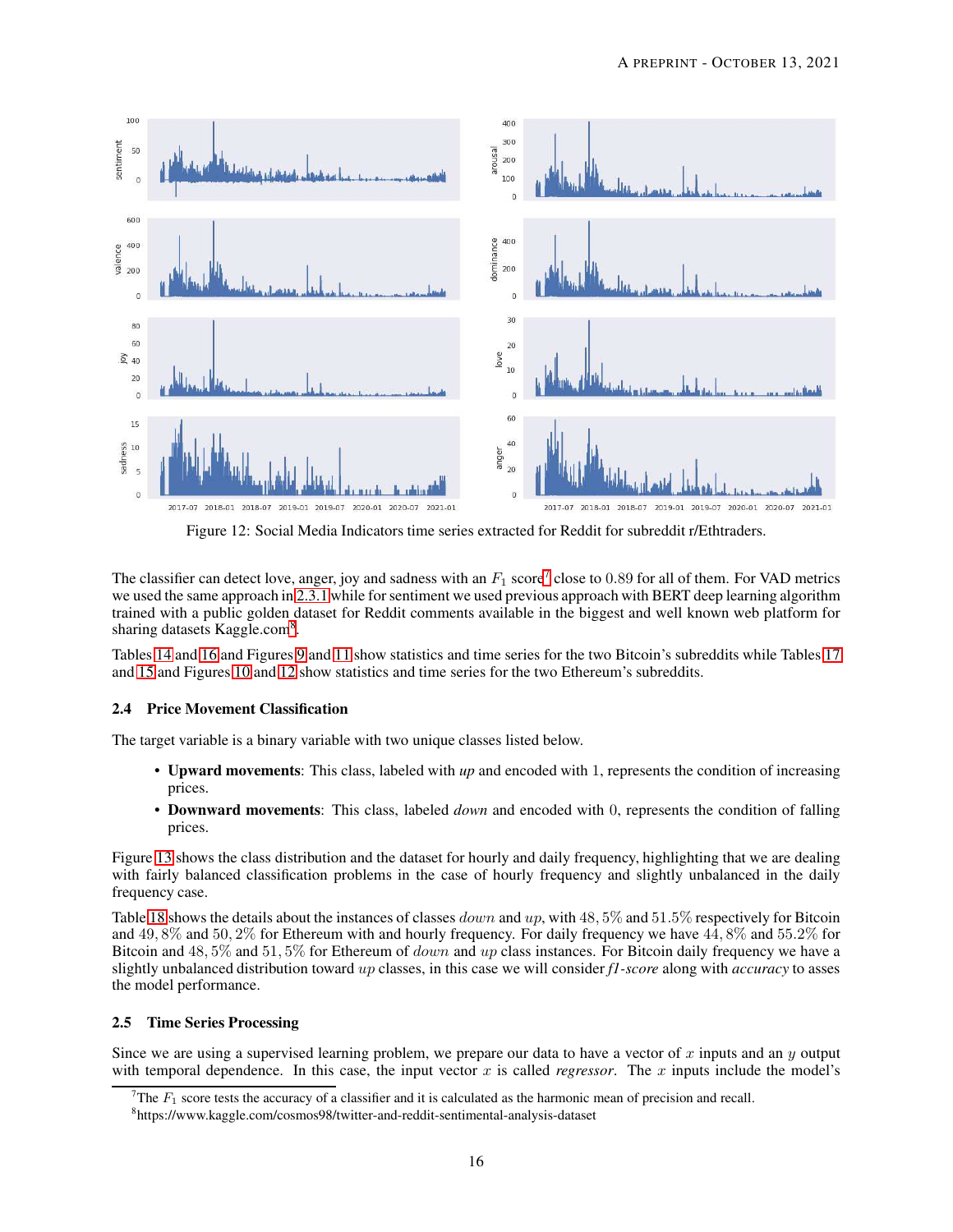<span id="page-16-0"></span>

Figure 13: Hourly [\(13a,13b\)](#page-16-0) and Daily [\(13c,13d\)](#page-16-0) Price Movement Classes Distribution.

<span id="page-16-1"></span>

| Frequency | Cryptocurrency | Class      | Counts         | Percentage     |
|-----------|----------------|------------|----------------|----------------|
| Hourly    | <b>Bitcoin</b> | up<br>down | 17246<br>18271 | 48,5%<br>51,5% |
|           | Ethereum       | up<br>down | 16844<br>16956 | 49,8%<br>50.2% |
|           | <b>Bitcoin</b> | up<br>down | 665<br>817     | 44,8%<br>55,8% |
| Daily     | Ethereum       | up<br>down | 684<br>727     | 48,5%<br>51,5% |

Table 18: Class instances counts and percentages for Bitcoin and Ethereum at an hourly or daily frequency.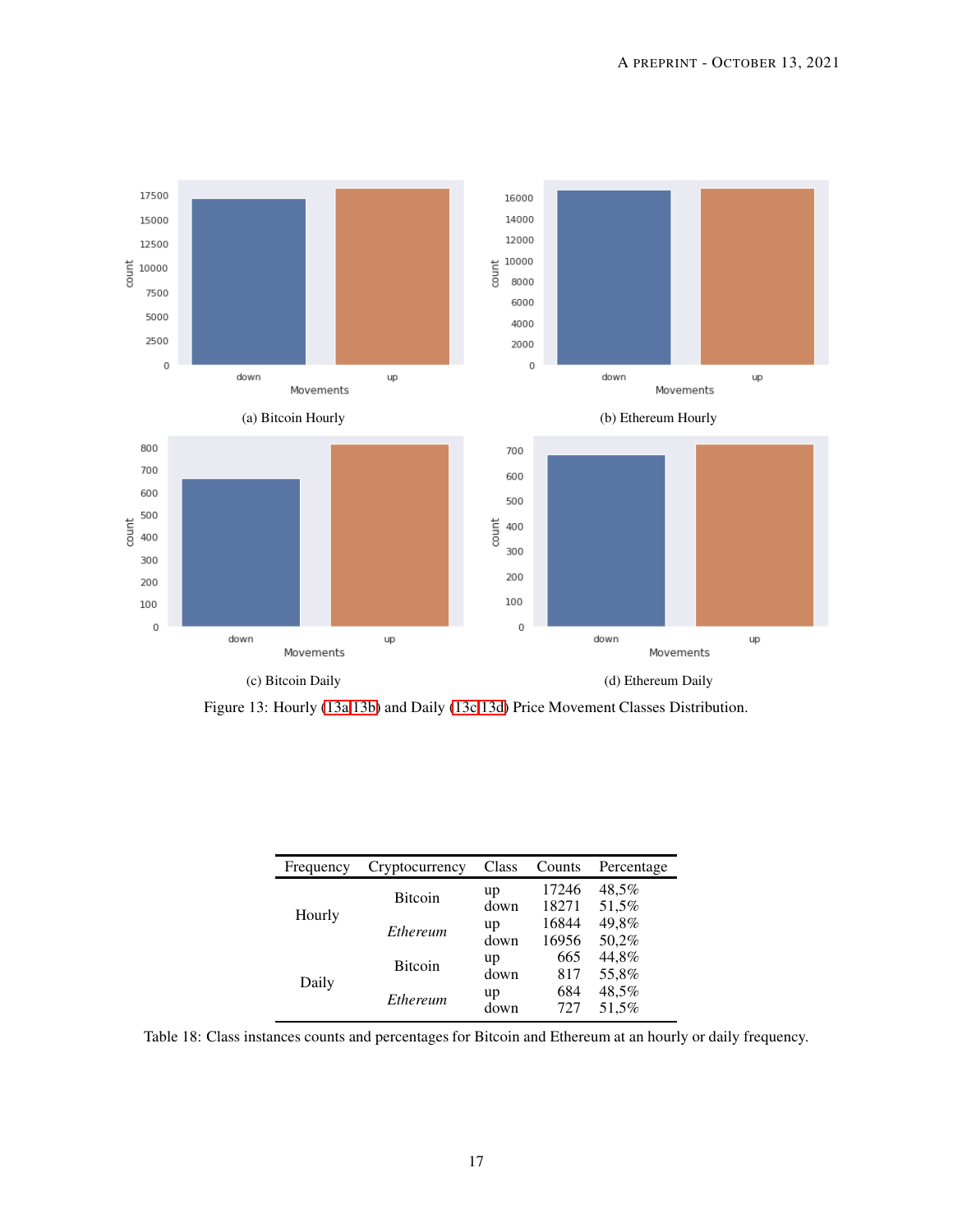predictors, i.e. one or several values from the past, the so-called *lagged* values. Inputs correspond to the values of the selected features discussed in the previous sections. The target variable  $\psi$  is a binary variable, which can be either 0 or 1. The 0 (*down*) instance represents downward price movements. A 0 instance at time t is obtained when the difference between the *close price* at time t and the *open price* at time  $t + 1$  is less than or equal to 0. The 1 (*up*) instance represents upward price movements, i.e. a rising price condition. A 1 instance is obtained when the difference between the *close price* at time t and the *open price* at next time step  $t + 1$  is greater than 0. We considered two time series models:

- **Restricted**: the input vector x consists of only technical indicators (open, close, high, low, volume).
- *Unrestricted*: the input vector x consists of technical, trading and social indicators.

For both the *restricted* and *unrestricted* model we used 1 lagged value for each indicator. The purpose of this distinction is to ascertain and quantify whether the addition of trading and social indicators to the *regressor* vector leads to an effective improvement in the Bitcoin and Ethereum price changes classification.

### <span id="page-17-0"></span>3 Methodology

This section describes the deep learning algorithms considered in our analysis, followed by a discussion on the fine tuning of the hyper-parameters.

#### 3.1 Multilayer Perceptron

<span id="page-17-1"></span>A multilayer perceptron (MLP) is a class of feed-forward artificial neural networks (ANNs), characterised by multiple layers of perceptrons and a typical activation function.



Figure 14: Scheme of the Multilayer Perceptron architecture.

The most common activation function are:

$$
y(v_i) = \tanh(v_i)
$$
 and  $y(v_i) = (1 + e^{-v_i})^{-1}$ , (1)

where  $v_i$  is the weighted vector of inputs.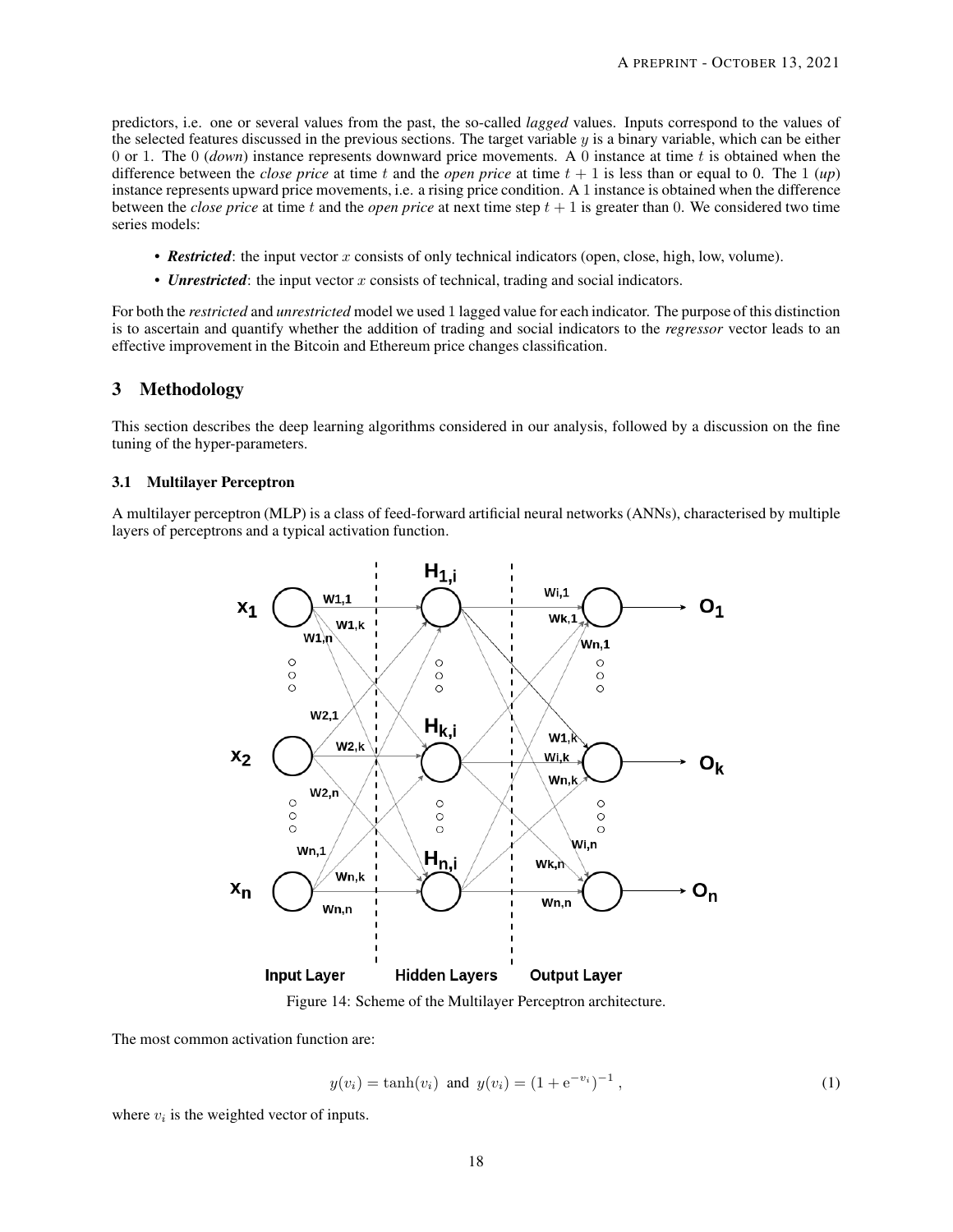When composed of a single hidden layer as in Figure [14,](#page-17-1) MLPs are called "vanilla" neural networks (in jargon and for practical use). In general, MLPs refer to neural network architectures with two or more hidden layers.

A MLP comprises three main node categories: input layer nodes, hidden layer nodes and output layer nodes. All nodes of the neural network are perceptrons that use a nonlinear activation function, except for the input nodes. MLP differs from a linear perceptron because of its multiple layers and nonlinear activation functions.

In general, MLP Neural networks are resilient to noise and can also support learning and inference when values are missing. Neural networks do not make strong assumptions about the mapping function and readily learn both linear and nonlinear relationships. An arbitrary number of input features can be specified, providing direct support for multidimensional forecasting. An arbitrary number of output values can be specified, providing direct support for multi-step and even multivariate forecasting. For these reasons, MLP neural networks may be particularly useful for time series forecasting.

In recent developments of deep learning techniques, the rectifier linear unit (ReLU), a piecewise linear function, is frequently used to overcome numerical problems associated with sigmoid functions. Examples of ReLU are the hyperbolic tangent varing between -1 and 1, or the logistic function between 0 and 1. The output of the  $i$ -th node (neuron) here is  $y_i$ , and the weighted sum of the input connections is  $v_i$ .

By including the rectifier and softmax functions, alternative activation functions have been developed. Radial basis functions include more advanced activation functions (used in radial basis networks, another class of supervised neural network models).

Since MLPs are fully connected architectures, each node in one layer connects with a specific weight  $w_{i,j}$  to every node in the following layer. The neural network is trained using a supervised method called back-propagation and an optimiser method (the Stochastic Gradient Descent is the first and widely used method). After data is processed, learning occurs in the perceptron by adjusting the connection weights, depending on the amount of error in the output relative to the expected result. Back-propagation in the perceptron is a generalisation of the least mean squares (LMS) algorithm.

When the  $n_{th}$  training sample is presented to the input layer, the amount of error in the output node j is  $e_i(n)$  =  $d_i(n) - y_i(n)$ , where d is the predicted value and y is the actual value that the perceptron should generate. The back-propagation method then adjusts the node weights to minimise the entire output error provided by Eq. [\(2\)](#page-18-0):

<span id="page-18-0"></span>
$$
\epsilon(n) = \frac{1}{2} \sum_{j} e_j^2(n) \,. \tag{2}
$$

The adjustment of each node's weight is further computed using the gradient descent in Eq. [\(3\)](#page-18-1), where  $y_i$  is the output of the previous neuron and  $\eta$  is the learning rate:

<span id="page-18-1"></span>
$$
\Delta w_{j,i}(n) = -\eta \frac{\partial \epsilon(n)}{\partial v_j(n)} y_i(n) . \tag{3}
$$

The parameter  $\eta$  is commonly set as a trade-off between the weights' convergence to a response and the oscillations around the response.

The induced local field  $v_j$  varies and one can compute its derivative:

<span id="page-18-2"></span>
$$
-\frac{\partial \epsilon(n)}{\partial v_j(n)} = e_j(n)\phi'(v_j(n))
$$
  

$$
-\frac{\partial \epsilon(n)}{\partial v_j(n)} = \phi'(v_j(n))\sum_k -\frac{\partial \epsilon(n)}{\partial v_k(n)}w_{k,j}(n),
$$
 (4)

where  $\phi'$  is the derivative of the activation function described above, which itself does not vary. The analysis is more difficult when modifying the weights of a hidden node, but it can be shown that the relevant quantity is the one showed in Eq. [\(4\)](#page-18-2). This algorithm represents a back-propagation of the activation function as Eq. [\(4\)](#page-18-2) depends on the adjustment of the weights of the  $k_{th}$  layer, which represent the output layer and this adjustment in turn changes depending on the derivative of the activation functions of the hidden layer weights.

#### 3.2 Long Short Term Memory

Long Short-Term Memory networks are a specialised version of Recurrent Neural Network (RNN) able to capture long-term dependencies in a sequence of data. RNNs are a type of artificial neural networks with a particular topology specialised in the identification of patterns in different types of data sequences: natural language, DNA sequences, handwriting, word sequences, or numerical time series data streams from sensors and financial markets [\[12\]](#page-29-15) for example. Classical recurrent neural networks have a significant disadvantage related to their inability to address long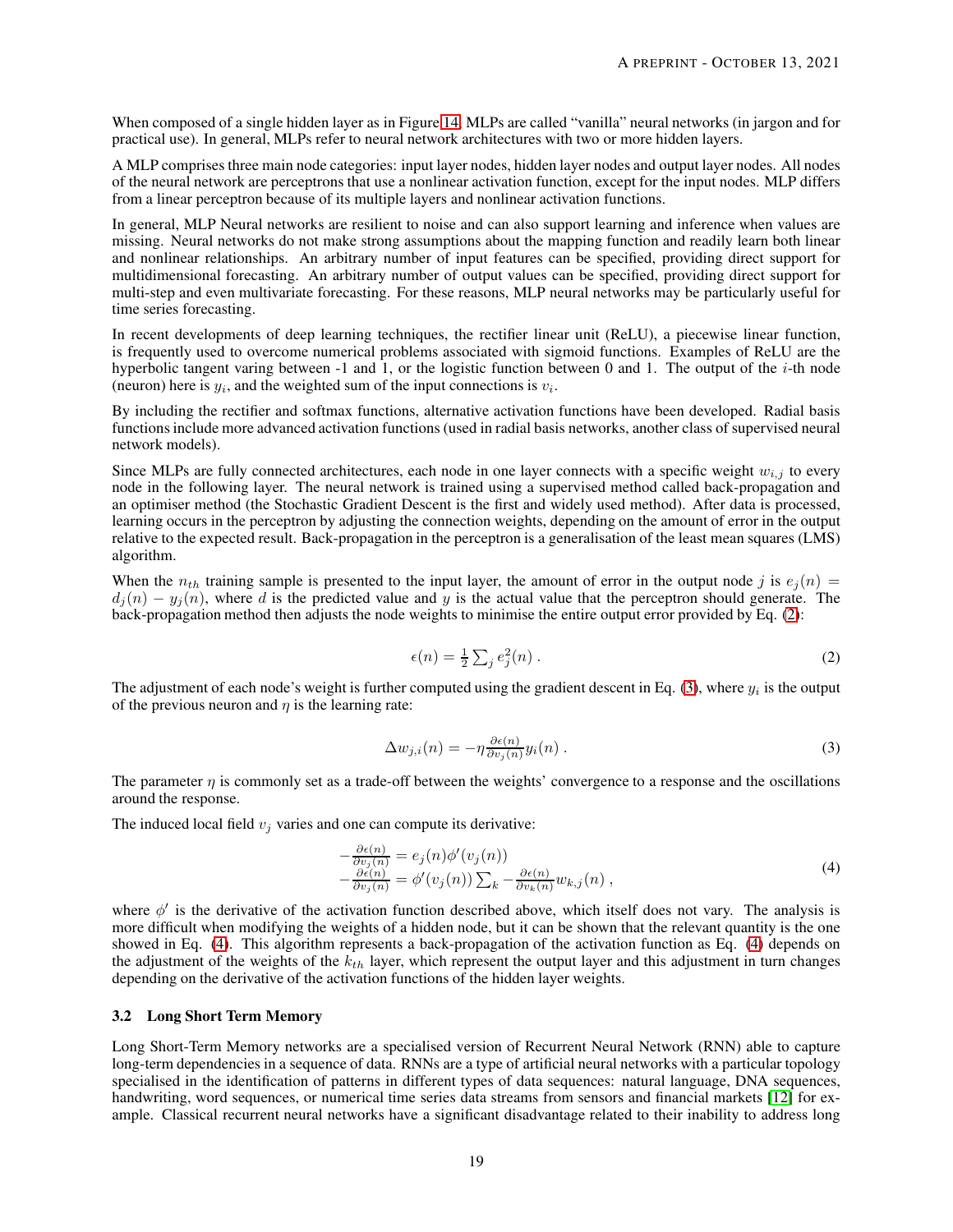sequences and capture long-term dependencies. RNNs could instead be used only for short sequences with short-term memory dependencies. LSTM were introduced to address the long-term memory problem and are derived directly from RNN to capture long-term dependencies. An LSTM neural network is organised in units called cells, performing transformations of the input sequence transformation by applying a series operations. An internal state variable is retained by an LSTM cell when forwarded from one cell to the next and is updated by the so-called Operation Gates (forget gate, input gate, output gate) as shown in Figure [16.](#page-20-0) All three gates have different and independent weights and biases, so the network can learn how much of the previous output and current input to maintain and how much of the internal state to pass to the output. Such gates control how much of the internal state is transmitted to the output and operate similarly to other gates. An LSTM cell unit consists of:

- 1. A *cell state*: this state brings information along the entire sequence and represents the memory of the network.
- 2. A *forget gate*: it filters the relevant information to be kept from previous time steps.
- 3. An *input gate*: it decides what information is relevant to be added add from the current time step.
- 4. An *output gate*: it controls the amount of output at the current time step.



Figure 15: LSTM Cell Gate.

The first step is the forget gate. This gate takes as input past or lagged values and decides how much of the past information should be forgotten and how much should be saved. The input from the previous hidden state and the current input are transferred through the sigmoid function to the output gate. An output is close to 0 when that piece of information can be forgotten, while it is close to 1 when that piece of information is to be saved, as follows:

$$
f(t) = \sigma(x(t) * U_f + h(t+1) * W_f).
$$
 (5)

The matrices  $W_f$  and  $U_f$  contain, respectively, the weights of the input and recurrent connections. The subscript f can be either indicate the forget gate.  $x_t$  represents the input vector to the LSTM and  $h_{t+1}$  the hidden state vector or output vector of the LSTM unit.

The second gate is the input gate. At this stage the cell state is updated. The previous hidden state and the current input are initially presented as inputs to a sigmoid activation function (the closer the value is to 1, the more relevant the input is). To boost the network-tuning, it also passes the hidden state and current input to the tanh function to compress values between −1 and 1. Then the output of the tanh and of the sigmoid are multiplied element by element (in the formula below the symbol ∗ indicates the multiplication element by element of two matrices). The sigmoid output, in Equation [6](#page-19-0) determines the information that is important to keep from the tanh output:

<span id="page-19-0"></span>
$$
i_1(t) = \sigma(x(t) * U_i + h(t+1) * W_i),
$$
  
\n
$$
i_2(t) = \tanh(x(t) * U_g + h(t+1) * W_g),
$$
  
\n
$$
i(t) = i_1(t) * i_2(t).
$$
\n(6)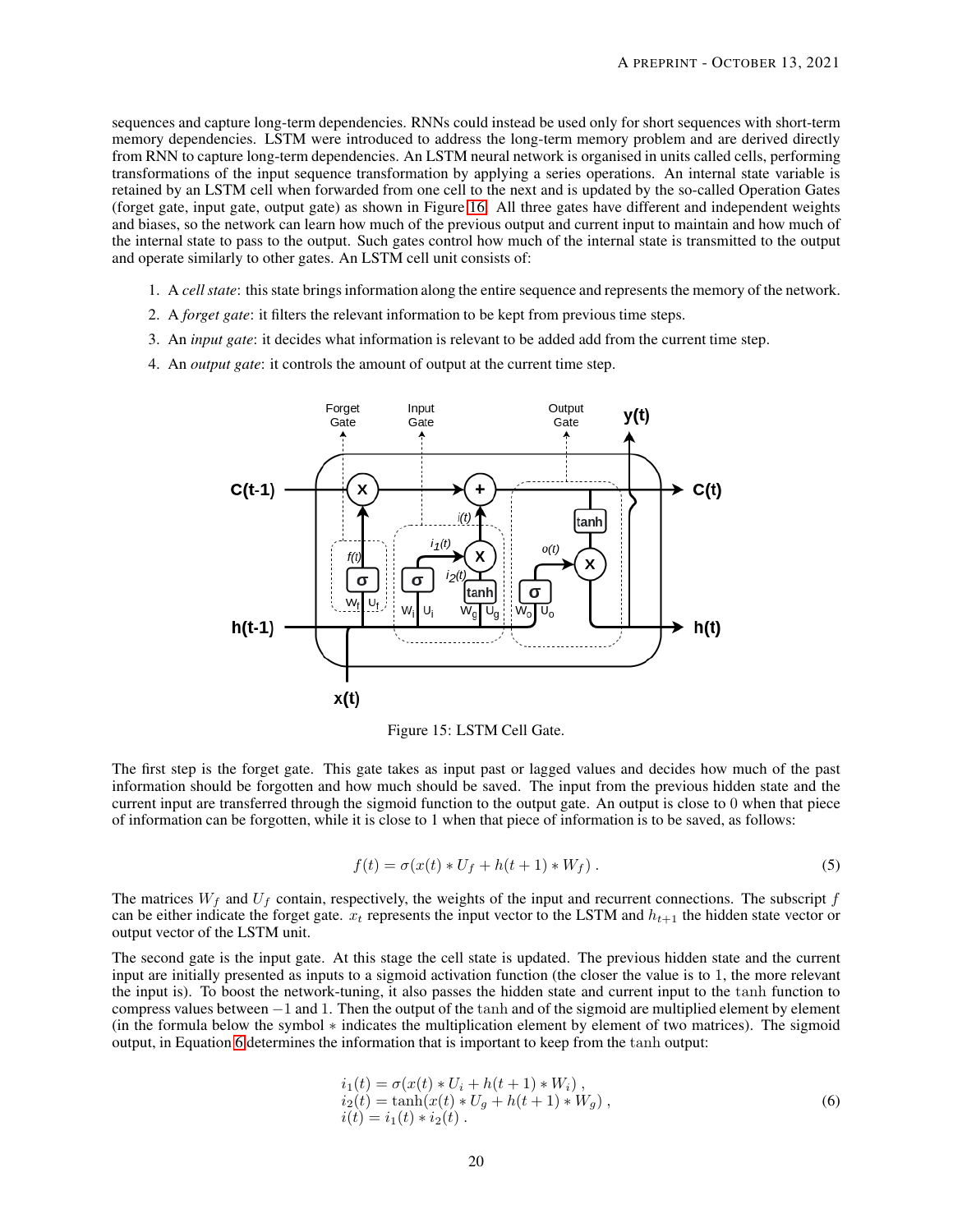The cell state can be determined after the input gate activation. Next, the cell state of the previous time step is multiplied element-by-element by the forget gate output. This leads to dismissing values when multiplied by values close to 0 in the cell state. The input gate output is added element-wise to the cell state. The new cell state in Equation [7](#page-20-1) is the output:

<span id="page-20-1"></span>
$$
C(t) = \sigma(f(t) * C(t-1) + i_t).
$$
\n(7)

The final gate is the output gate, which specifies the next hidden state's value, which includes a certain amount of previous input information. Here the current input and the previous hidden state are summed up and forwarded to the sigmoid function. The new cell state is then transferred to the tanh function. At the end, the tanh output with the sigmoid output is multiplied to determine which information the hidden state can carry. The output is a hidden new state. The new cell state and the new hidden state are then shifted to the next stage by Equations [8:](#page-20-2)

<span id="page-20-2"></span>
$$
o(t) = \sigma(x(t) * U_o + h(t - 1) * W_o),
$$
  
\n
$$
h(t) = \tanh(C_t) * o(t).
$$
\n(8)

To conduct this analysis, we used the Keras framework [\[7\]](#page-29-16) for deep learning. Our model consists of one stacked LSTM layer and a densely connected output layer with one neuron.

#### <span id="page-20-3"></span>3.3 Attention Mechanism Neural Network

<span id="page-20-0"></span>The Attention Function is one of the key aspects of Deep Learning algorithms, an extension of the Encoder-Decoder Paradigm, developed to improve the output on long input sequences. Figure [16](#page-20-0) shows the key idea behind the AMNN, which is to allow the decoder, during decoding, to access encoder information selectively. This is achieved by creating a new context vector for each decoder step, computing it according to the previous hidden state as well as all encoder's hidden states, assigning them trainable weights. In this way, the Attention Technique gives the input series a different priority and pays more attention to the most important inputs.



Figure 16: Attention Mechanism Neural Network.

The encoder operation is very similar to the Encoder-Decoder hybrid operation itself. The representation of each input sequence is determined at each time step, as a function of the previous time step's hidden state and the current input.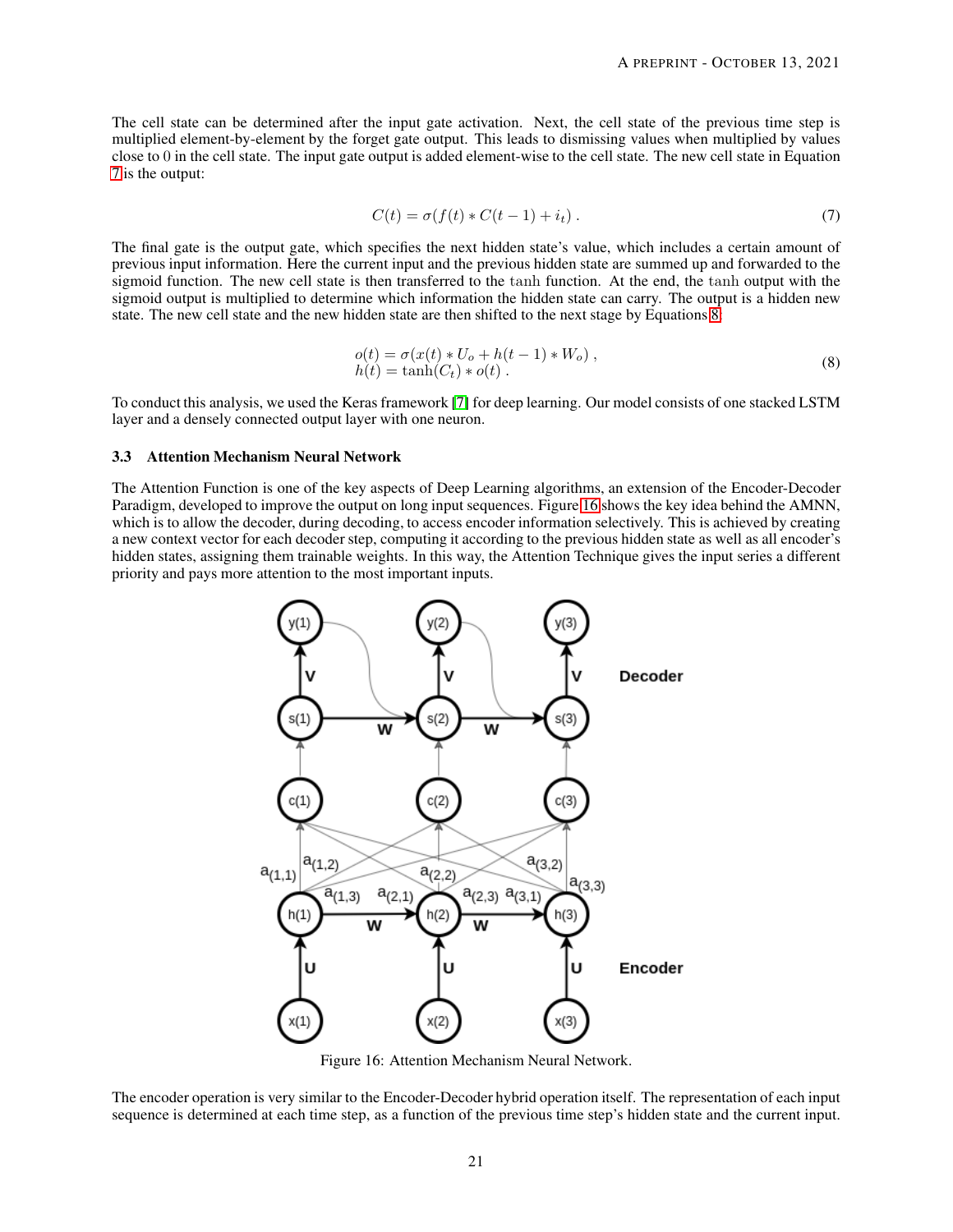The final hidden state includes all encoded information from the previous hidden representations and the previous inputs.

The key distinction between the Attention mechanism and the Encoder-Decoder model is that with each decoder step t, a new background vector  $c(t)$  is computed. We proceed as follows to measure the context vector  $c(t)$  for time step t. First of all, the so-called alignment scores  $e(j, t)$  are calculated with the weighted sum in Eq. [\(9\)](#page-21-0) for each combination of the time step  $j$  of the encoder and time step  $t$  of the decoder:

<span id="page-21-0"></span>
$$
e(j,t) = V_a * \tanh(U_a * s(t-1) + W_a * h(j)).
$$
\n(9)

 $W_a$ ,  $U_a$  and  $V_a$  are learning weights in this formula, which are referred to as *attention weights*. The  $W_a$  weights are linked to the encoder's hidden states, the  $U_a$  weights are linked to the decoder's hidden states, and the  $V_a$  weights determine the function that computes the alignment score. The scores  $e(j, t)$  are normalized at each time step t using the softmax function over the time stages of the encoder j, obtaining the attention weights  $\alpha(j, t)$  as follows:

$$
\alpha(j,t) = \frac{\exp(e(j,t))}{\sum_{j=1}^{M} \exp(e(j,t))} \,. \tag{10}
$$

The *importance* of the input at time j is represented by the attention weight  $\alpha(j, t)$  for decoding the output of time t. The context vector  $c(t)$  is estimated according to the attention weights as the weighted sum of all hidden values of the encoder as follows:

$$
c(j,t) = \sum_{j=1}^{M} \alpha(j,t)h(j) \,. \tag{11}
$$

According to this method, the so-called attention function is triggered by the contextual data vector, weighting more the most important inputs.

The contextual vector  $c(t)$  is now forwarded to the decoder to calculate the probability distribution for the next possible output. This decoding operation refers to all the time steps present in the input. The current hidden state  $s(t)$  is then calculated according to the recurring unit function, taking as input the contextual vector  $c(t)$ , the hidden state  $s(t-1)$ and the output  $\hat{y}(t-1)$  according to the equation:

$$
s(j,t) = f(s(t-1), \hat{y}(t-1), c(t)) \tag{12}
$$

Using this function, the model can identify the relationship between the different parts of the input sequence and the corresponding parts of the output sequence. The softmax function is used to calculate the output of the decoder in the weighted hidden state at each time t:

$$
\hat{y}(t) = softmax(V_s(t)).\tag{13}
$$

Concerning the LSTM, the Attention mechanism provides better results with long input sequences, due to the attention weights.

In this study, we specifically use a Multivariate Attention LSTM with Fully Convolutional Network (MALSTM-FCN) proposed by Fazle et al. [\[14,](#page-29-17) [15\]](#page-29-1). Figure [17](#page-22-0) shows the architecture for the MALSTM-FCN including the number of neurons per layer. The input sequence goes in parallel to a fully convolutional layers and Attention LSTM layers, and is concatenated and passed to the output layer via a softmax activation function for binary classification. The fully convolutional block contains three temporal convolutional blocks of 128, 256 and 256 neurons respectively, used as feature extractors. Each convolutional layer is succeeded by batch normalisation, before the concatenation. The dimension shuffle transposes the temporal dimension of the input data, so that the LSTM is given the global temporal information of each variable at once. As a result, the dimension shuffle operation reduces the computation time of training and inference without losing accuracy for time series classification problems [\[15\]](#page-29-1).

#### 3.4 Convolutional Neural Network

A Convolutional Neural Network (*CNN*) is a specific class of neural networks most commonly used for deep learning applications concerning image processing, image classification, natural language processing and financial time series analysis [\[6\]](#page-29-18).

The most critical part of the CNN architecture is the *convolutional* layer. This layer performs a mathematical operation called *convolution*. In this context, a convolution is a linear operation that involves a multiplication between a matrix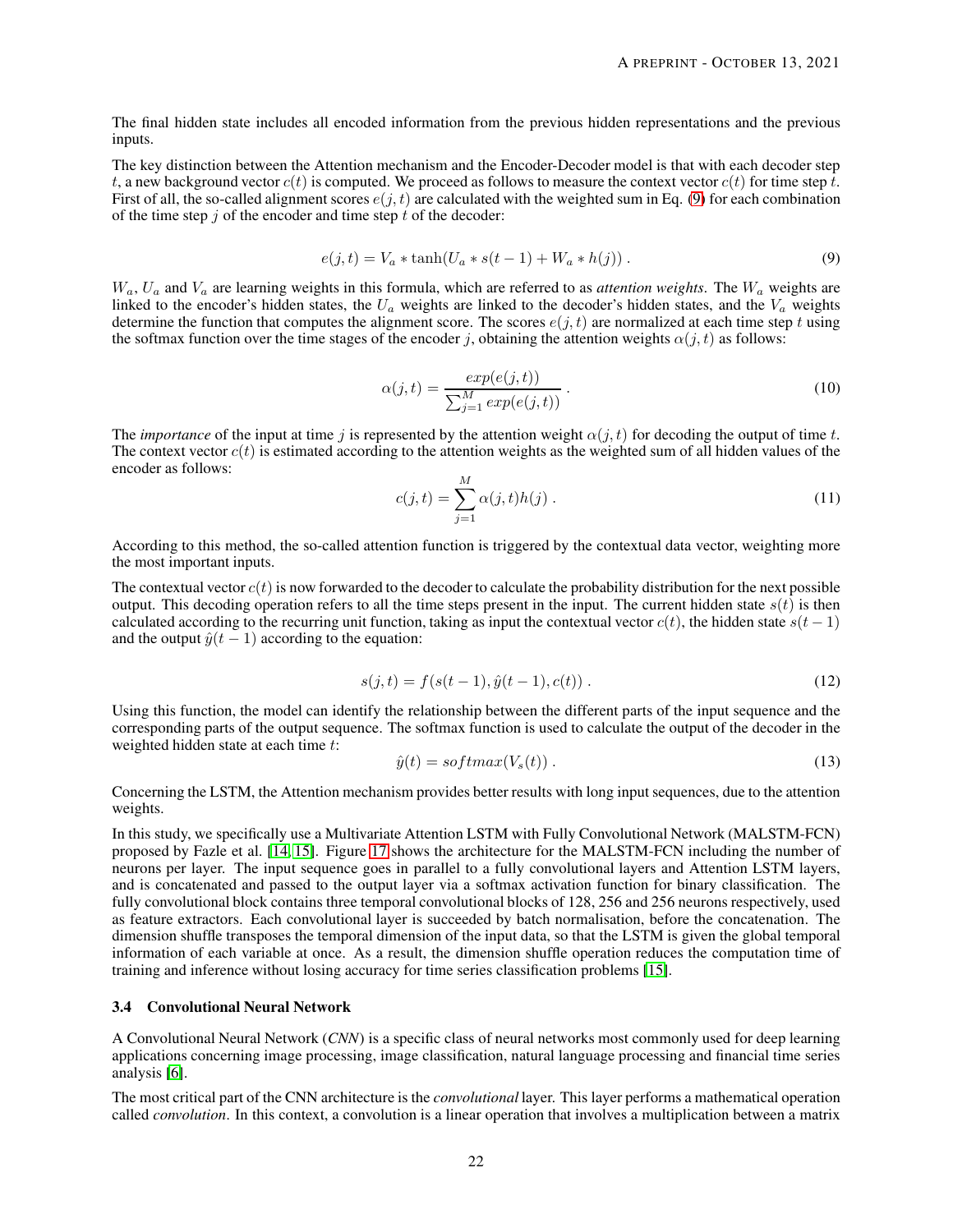<span id="page-22-0"></span>

Figure 17: Attention LSTM cells to construct the MALSTM-FCN architecture [\[15\]](#page-29-1).

of input data and a two-dimensional array of weights, known as a filter. These networks use convolution operation in at least one of their layers.

<span id="page-22-1"></span>

Figure 18: Convolutional Neural Network for time series forecasting.

Convolutional neural networks share a similar architecture with traditional neural networks, including an input and an output layer and multiple hidden layers. The main feature of a CNN is that its hidden layers typically consist of convolutional layers that perform the operations described above. Figure [18](#page-22-1) depicts the general architecture of CNNs for time series analysis. We use a one-dimensional convolutional layer instead of the usual two-dimensional convolutional layer typical in image processing tasks. This first layer is then normalised with a *polling layer* and later *flattened* so that the output layer can process the whole time series at each step t. In this case, many one-dimensional convolution layers can be combined in a deep learning network.

For the CNN implementation, we used the Keras framework [\[7\]](#page-29-16) for deep learning. Our model consists of two or more stacked 1-dimensional CNN layers, one densely connected layer with N neurons for *polling*, one densely connected layer with N neurons for *flattering*, and finally the densely connected output layer with one neuron.

#### <span id="page-22-2"></span>3.5 Hyper-parameters tuning

The *hyper-parameters tuning* is a method for the optimisation of the hyper-parameters of a given algorithm. It is used to identify the best configuration of the hyper-parameters that would allow the algorithm to achieve the best performance, evaluated with respect to a specific prediction error. For each algorithm, the hyper-parameters to be optimised are selected, and for each hyper-parameter an appropriate searching interval is defined, including all values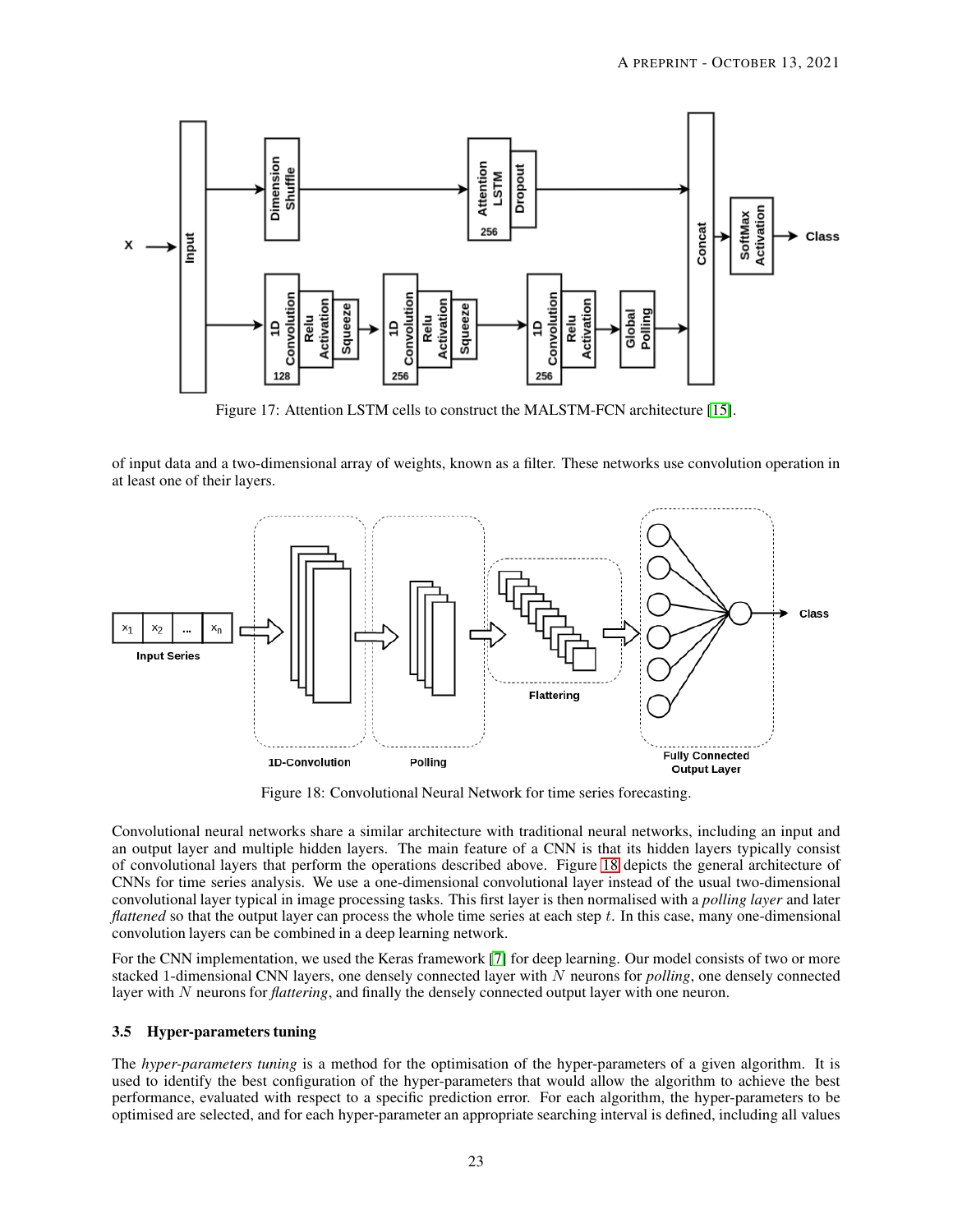| <b>Algorithm</b>  | <b>Parameter</b>                                                            | <b>Searching Interval</b>                                                                                                                         |  |  |  |  |
|-------------------|-----------------------------------------------------------------------------|---------------------------------------------------------------------------------------------------------------------------------------------------|--|--|--|--|
| <b>MLP</b>        | epochs<br>hidden layers<br>batch size<br>optimizer<br>activation<br>neurons | 100, 250, 500, 1000<br>1, 2, 3, 4, 5<br>32, 64, 128, 256, 512<br>adam, Nadam, Adamax, RMSprop, SGD<br>relu, tanh, softmax<br>16, 32, 64, 128, 256 |  |  |  |  |
| <b>LSTM</b>       | epochs<br>hidden layers<br>batch size<br>optimizer<br>activation<br>neurons | 100, 250, 500, 1000<br>1, 2, 3, 4, 5<br>32, 64, 128, 256, 512<br>adam, Nadam, Adamax, RMSprop, SGD<br>relu, tanh<br>16, 32, 64, 128, 256          |  |  |  |  |
| <b>MALSTM-FCN</b> | epochs<br>hidden layers<br>batch size<br>optimizer<br>activation<br>neurons | 100, 250, 500, 1000<br>32, 64, 128, 256, 512<br>adam, Nadam, Adamax, RMSprop, SGD                                                                 |  |  |  |  |
| <b>CNN</b>        | epochs<br>hidden layers<br>batch size<br>optimizer<br>activation<br>neurons | 100, 250, 500, 1000<br>1, 2, 3, 4, 5<br>32, 64, 128, 256, 512<br>adam, Nadam, Adamax, RMSprop, SGD<br>relu, tanh, softmax<br>16, 32, 64, 128, 256 |  |  |  |  |

<span id="page-23-1"></span>to be tested. The algorithm is then fitted on a specific portion of the dataset with the first chosen hyper-parameter configuration. The fitted model is tested on a portion of data that has not been previously used during the training phase. This testing procedure returns a specific value for the chosen prediction error.

Table 19: hHyper-parameter searching intervals for different neural network architectures.

The optimisation procedure via the Grid Search procedure [\[19\]](#page-29-19) ends when all possible combinations of hyperparameter values have been tested. The hyper-parameter configuration yielding the best performance in terms of the selected prediction error is therefore chosen as the optimised configuration. Table [19](#page-23-1) show the hyper-parameters' searching intervals for each implemented algorithm. Since MALSTM-FCN is a deep neural network-specific architecture, the number of layers, neurons per layer and activation function of each layer are already pre-specified (as explained in Section [3.3\)](#page-20-3).

To ensure the robustness of the hyper-parameter optimisation procedure, we use a model validation technique to assess how the performance achieved by a given model will generalise to an independent dataset. This validation technique involves the partition of a data sample into a training set, used to fit the model, and a validation set used to validate the fitted model and a test set to assess the final optimised generalisation power of the model. In our analysis, we implemented the *Boostrap Method* [\[9\]](#page-29-20) with 37.8% of *out-of-bag samples* and 10000 iterations to validate the final hyper-parameters.

# <span id="page-23-0"></span>4 Empirical Evidence

In this section, we report and discuss the main results of the analysis. In particular, we discuss the outcome for both the restricted and unrestricted models. These results are evaluated in terms of the standard classification error metrics: accuracy, f1 score, precision and recall.

#### 4.1 Hyper-Parameters For The Restricted Model

We briefly discuss here the fine-tuning of the hyper-parameters of the four deep learning algorithm mentioned in Section [3.5](#page-22-2) considering the hourly frequency resolution. Table [20](#page-24-0) shows the best results obtained for the different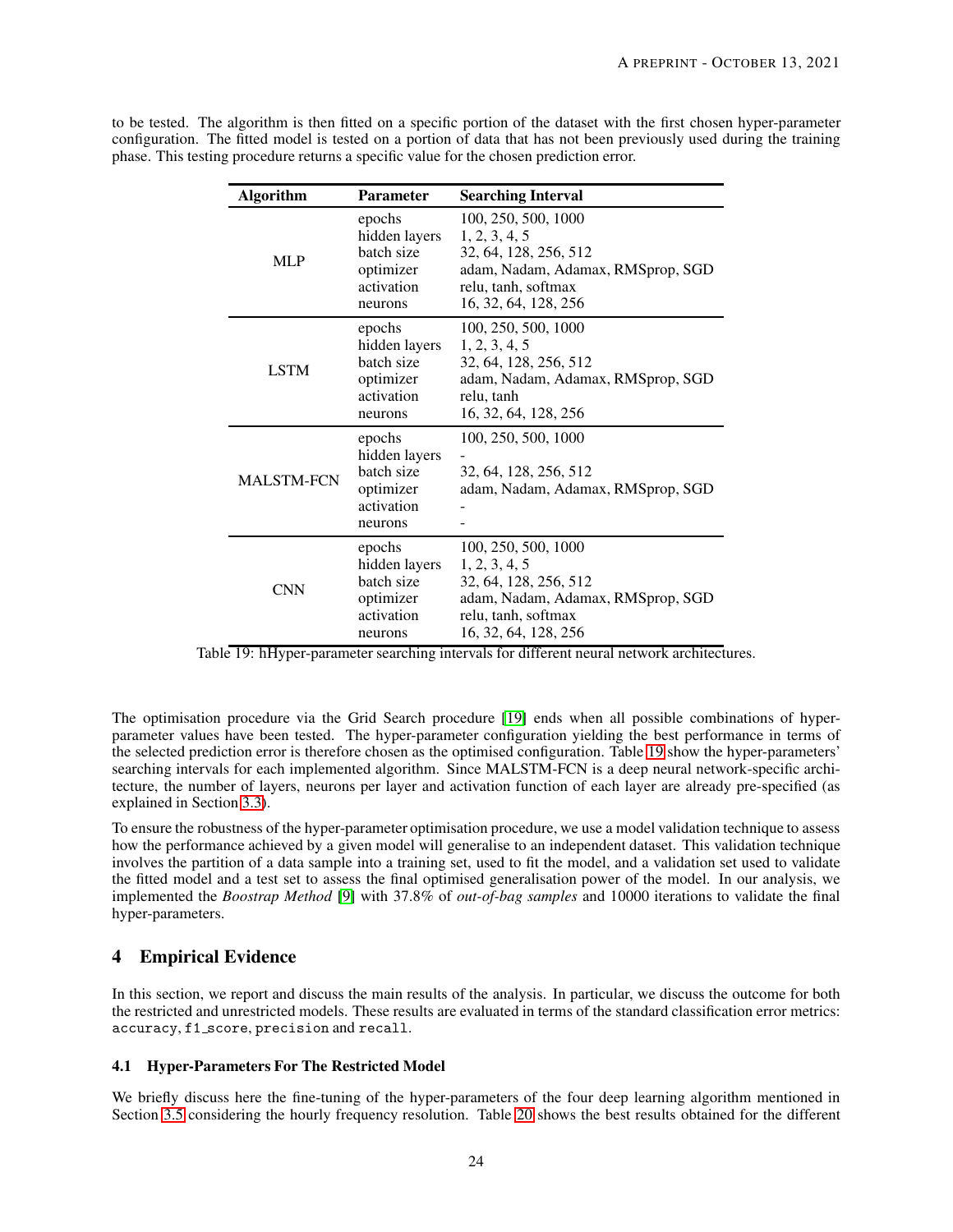<span id="page-24-0"></span>

| <b>Algorithm</b>  | <b>Parameter</b>                                                            | <b>Values</b>                                         | Accuracy ( $\mu \pm \sigma$ ) | <b>Prediction</b> ( $\mu \pm \sigma$ ) | <b>Recall</b> ( $\mu \pm \sigma$ ) | <b>f1-score</b> ( $\mu \pm \sigma$ ) |
|-------------------|-----------------------------------------------------------------------------|-------------------------------------------------------|-------------------------------|----------------------------------------|------------------------------------|--------------------------------------|
| <b>MLP</b>        | epochs<br>hidden layers<br>batch size<br>optimizer<br>activation<br>neurons | 250<br>2<br>256,<br>Nadam<br>relu<br>128              | $0.537 \pm 0.029$             | $0.472 \pm 0.143$                      | $0.511 \pm 0.025$                  | $0.495 \pm 0.027$                    |
| LSTM              | epochs<br>hidden layers<br>batch size<br>optimizer<br>activation<br>neurons | 250<br>$\overline{2}$<br>256,<br>Adamx<br>tanh<br>256 | $0.535 \pm 0.034$             | $0.456 \pm 0.200$                      | $0.485 \pm 0.082$                  | $0.503 \pm 0.285$                    |
| <b>MALSTM-FCN</b> | epochs<br>hidden layers<br>batch size<br>optimizer<br>activation<br>neurons | 250<br>256,<br>Adamx                                  | $0.542 \pm 0.034$             | $0.456 \pm 0.200$                      | $0.485 \pm 0.082$                  | $0.503 \pm 0.201$                    |
| <b>CNN</b>        | epochs<br>hidden layers<br>batch size<br>optimizer<br>activation<br>neurons | 250<br>$\overline{c}$<br>128,<br>Nadam<br>tanh<br>128 | $0.435 \pm 0.024$             | $0.486 \pm 0.210$                      | $0.485 \pm 0.082$                  | $0.453 \pm 0.265$                    |

neural networks models, using the *Grid Search* technique in terms of the classification error metrics. The best identified parameters with the related results obtained for the *MALSTM-FNC* and *MLP* models are reported in table [20.](#page-24-0)

Table 20: Restricted model - Neural networks optimal parameters.

The neural network that achieved the best accuracy is *MALSTM-FNC*, with an average accuracy of 53.7% and a standard deviation of 2.9%. Among the implemented machine learning models, the one that achieved the best f1-score is again *MALSTM-FNC*, with an average accuracy of 54% and a standard deviation of 2.01% (the *LSTM* obtained the same f1-score but we observe a higher variance).

## 4.2 Hyper-Parameters For The Unrestricted Model

Table [21](#page-25-1) shows the best results obtained for the Neural Networks models, via the *Grid Search* technique with respect to the classification error metrics. The best identified parameters with the related results obtained for the *CNN* and *LSTM* models are reported in table [21.](#page-25-1)

The results obtained for the unrestricted model highlight that the addition of trading and social media indicators to the model leads to an effective improvement in average accuracy, namely the prediction error. This result is consistent for all implemented algorithms, and this allows us to exclude that this result is a statistical fluctuation or that it may be an artefact of the particular classification algorithm implemented. The best result obtained with the unrestricted model is achieved using the *CNN* model, with a mean accuracy of 87% and a standard deviation of 2.7%.

## 4.3 Results and Discussions

Table [22](#page-26-0) shows the results obtained using the four deep learning algorithms for the **hourly** frequency price movements classification task. This table presents the results for the restricted (upper part) and unrestricted (lower part) model. Firstly, it can be noted that for all four deep learning algorithms, the performance of the unrestricted model outperforms the restricted model in terms of accuracy, precision, recall and F1 score. The accuracy ranges from 51% of for the restricted MLP to 84% for CNNs and LSTMs.

The fact that the result is consistent across all four classifiers, further confirm that is not due to statistical fluctuations, but rather to the higher predictive of the unrestricted model. For Bitcoin, the highest performances are obtained using the CNN architecture and for Ethereum by the LSTM.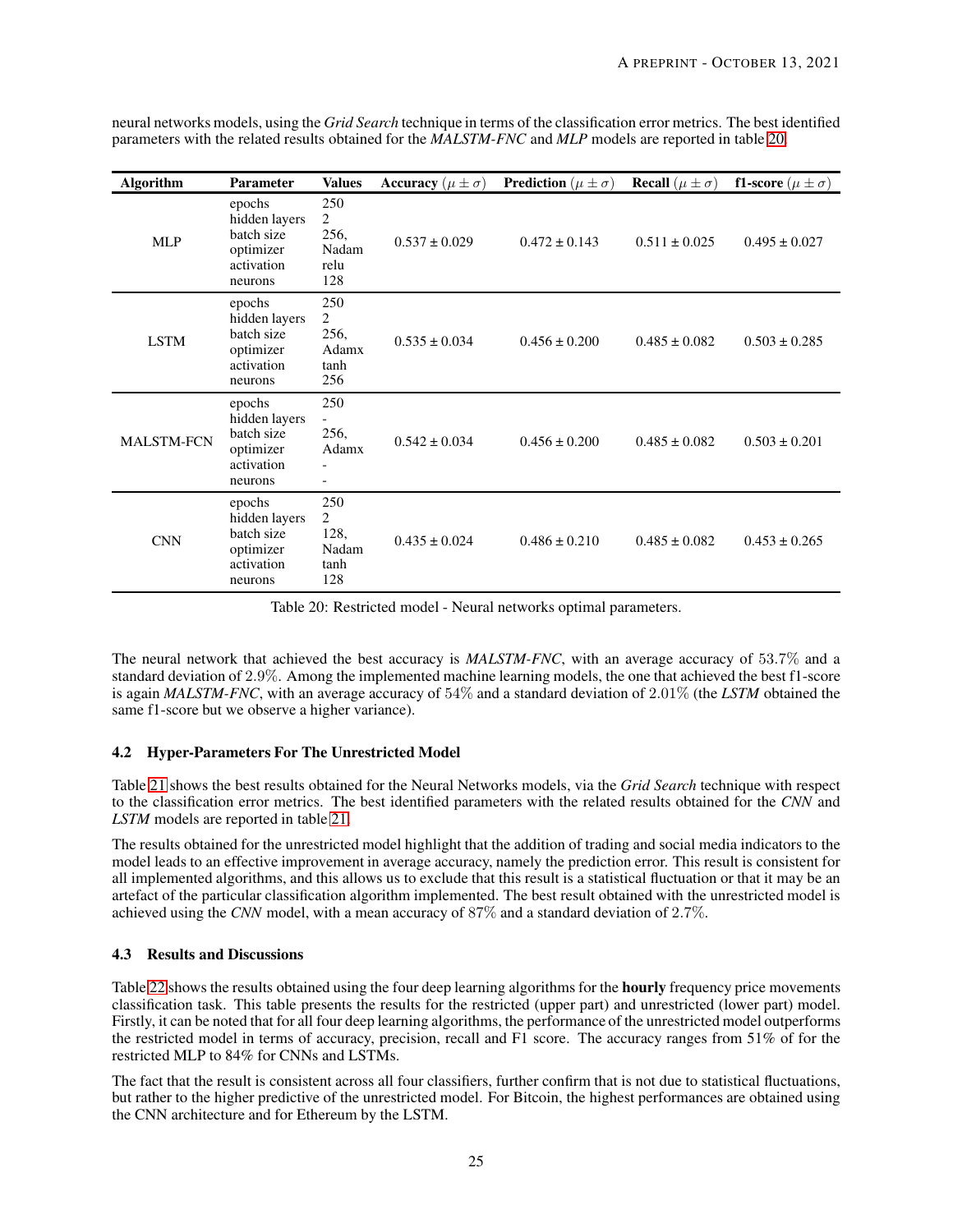<span id="page-25-1"></span>

| <b>Algorithm</b>  | <b>Parameter</b>                                                            | <b>Values</b>                                                               | <b>Accuracy</b> ( $\mu \pm \sigma$ ) | <b>Prediction</b> ( $\mu \pm \sigma$ ) | <b>Recall</b> $(\mu \pm \sigma)$ | <b>f1-score</b> ( $\mu \pm \sigma$ ) |
|-------------------|-----------------------------------------------------------------------------|-----------------------------------------------------------------------------|--------------------------------------|----------------------------------------|----------------------------------|--------------------------------------|
| <b>MLP</b>        | epochs<br>hidden layers<br>batch size<br>optimizer<br>activation<br>neurons | 500<br>3<br>256<br>Nadam<br>relu<br>128                                     | $0.81 \pm 0.025$                     | $0.984 \pm 0.180$                      | $0.541 \pm 0.060$                | $0.698 \pm 0.908$                    |
| <b>LSTM</b>       | epochs<br>hidden layers<br>batch size<br>optimizer<br>activation<br>neurons | 1000<br>3<br>256<br>Adamx<br>tanh<br>256                                    | $0.86 \pm 0.027$                     | $0.918 \pm 0.033$                      | $0.873 \pm 0.228$                | $0.895 \pm 0.175$                    |
| <b>MALSTM-FCN</b> | epochs<br>hidden layers<br>batch size<br>optimizer<br>activation<br>neurons | 500<br>$\overline{\phantom{a}}$<br>256<br>Adamx<br>$\overline{\phantom{0}}$ | $0.73 \pm 0.027$                     | $0.75 \pm 0.241$                       | $0.611 \pm 0.175$                | $0.673 \pm 0.060$                    |
| <b>CNN</b>        | epochs<br>hidden layers<br>batch size<br>optimizer<br>activation<br>neurons | 1000<br>$\overline{c}$<br>256<br>Nadam<br>relu<br>256                       | $0.87 \pm 0.027$                     | $0.782 \pm 0.175$                      | $0.913 \pm 0.060$                | $0.842 \pm 0.228$                    |

Table 21: Unrestricted model - Neural networks optimal parameters.

We have also further explored the classification via the unrestricted model at hourly frequency considering two submodels: a sub-model including technical and social indicators and the other with all the indicators (social, technical and trading). In this way, it is possible to disentangle impact of social and trading indicators on the models' performance. We used a statistical  $t$  test on the distributions of accuracy, prediction, recall and F1-score for the two unrestricted sub-modules finding that adding social indicators does not add a significant improvement to the unrestricted model. For this reason, in Table [22](#page-26-0) we omitted the unrestricted model including social and technical indicators only.

Table [23](#page-27-0) shows the results obtained by the four deep learning algorithms for **daily** frequency price movements classification. This table presents results for both the restricted (upper part) and unrestricted (lower part) model. The unrestricted model is further divided in *technical-social* and *techical-social-trading* sub-models to better highlight the contribution of social and trading indicators to the model separately.

The MALSTM-CNF achieves the best classification performance for Ethereum with 99% of accuracy using the restricted model composed of only technical indicators. For Bitcoin, the best results are achieved by MLP with F1-score of 55% and accuracy of 60% with the unrestricted model with only social media indicators and technical indicators (in this case, we consider F1-score and accuracy for Bitcoin because of the slightly unbalanced class distribution de-scribed in Section [2.4\)](#page-15-3). For the daily frequency classification, we can see that in general technical indicators alone performs better in the classification of next day price movement. The more indicators we add to the model, the more the performance decrease. Another general result is that the accuracy, precision, recall and F1-score for daily classification of Ethereum price movements are far better than those for Bitcoin. Results for daily classification are in line with other studies [\[1\]](#page-28-2) for the hourly and daily classification with a significant improvement when considering the hourly unrestricted model. The social media indicators turn out to be particularly relevant at the daily frequency for the Bitcoin case. This result is in agreement with the recent result on the impact social media sentiment on cryptocurrencies markets [\[2\]](#page-28-0): the effects of social media on markets show a long lag, which is not captured nor relevant at an hourly frequency.

# <span id="page-25-0"></span>5 Threats To Validity

In this section, we discuss potential limitations and threats to validity of our analysis. First, our analysis focuses on Ethereum and Bitcoin: this may constitute a threat to external validity as conducting the analysis for different cryptocurrencies may lead to different results.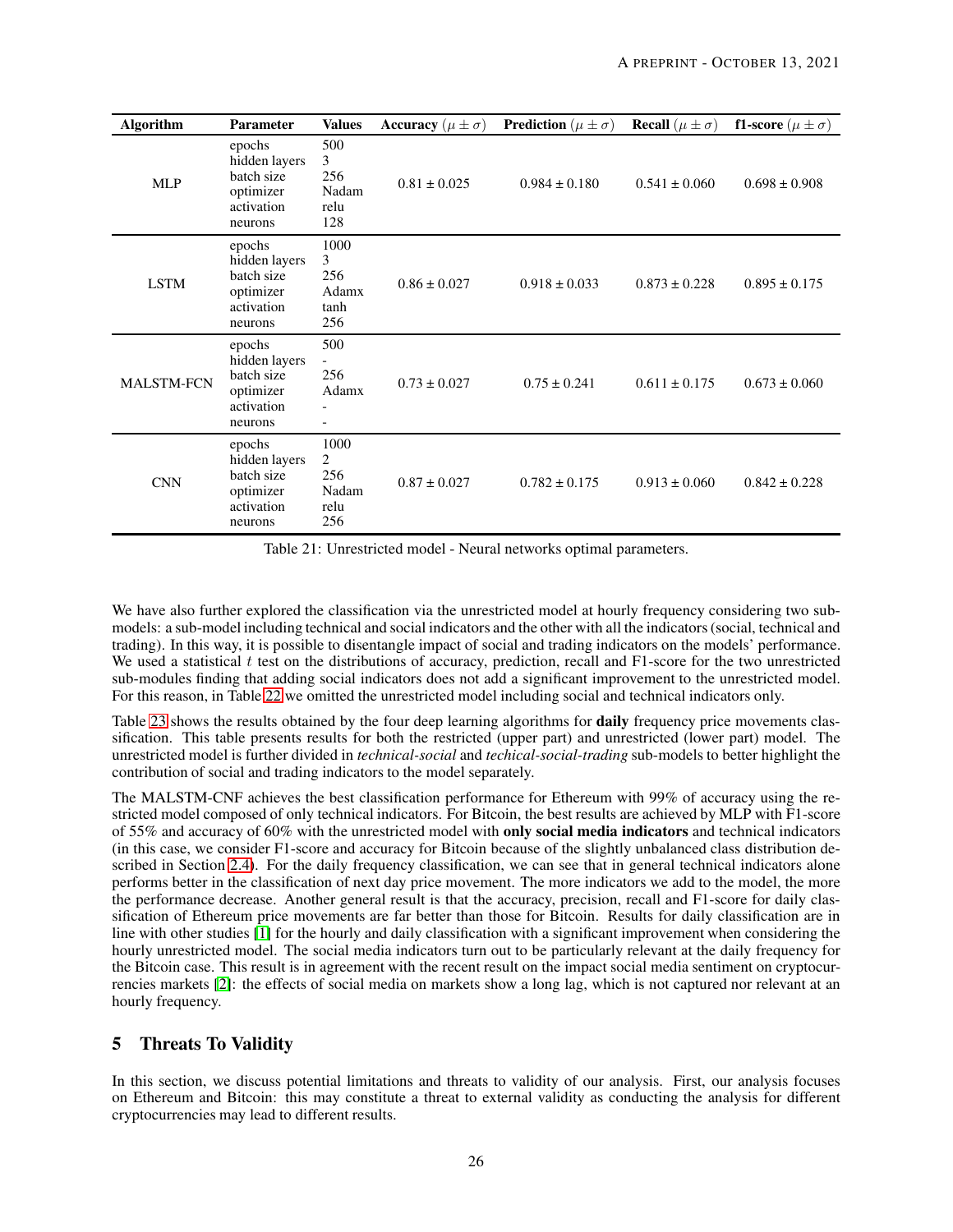<span id="page-26-0"></span>

| <b>Model</b>        | <b>Algotithm</b>  | Cryptocurrency | <b>Class</b> | Accuracy | Precision | Recall | F1-score |
|---------------------|-------------------|----------------|--------------|----------|-----------|--------|----------|
|                     |                   |                | down         |          | 0.57      | 0.28   | 0.38     |
|                     |                   | bitcoin        | up           |          | 0.54      | 0.80   | 0.64     |
|                     |                   |                | average      | 0.55     | 0.56      | 0.55   | 0.51     |
|                     | <b>MLP</b>        |                | down         |          | 0.52      | 0.77   | 0.62     |
|                     |                   | ethereum       | up           |          | 0.55      | 0.29   | 0.38     |
|                     |                   |                | average      | 0.53     | 0.54      | 0.53   | 0.50     |
|                     |                   |                | down         |          | 0.52      | 0.50   | 0.51     |
|                     |                   | bitcoin        | up           |          | 0.55      | 0.57   | 0.56     |
|                     |                   |                | average      | 0.54     | 0.54      | 0.54   | 0.54     |
|                     | <b>MALSTM-FNC</b> |                | down         |          | 0.52      | 0.80   | 0.63     |
|                     |                   | ethereum       | up           |          | 0.57      | 0.26   | 0.36     |
| <b>Restricted</b>   |                   |                | average      | 0.53     | 0.54      | 0.53   | 0.50     |
|                     |                   |                | down         |          | 0.49      | 0.29   | 0.37     |
|                     |                   | bitcoin        | up           |          | 0.53      | 0.73   | 0.61     |
|                     | <b>LSTM</b>       |                | average      | 0.52     | 0.51      | 0.52   | 0.49     |
|                     |                   |                | down         |          | 0.51      | 0.70   | 0.59     |
|                     |                   | ethereum       | up           |          | 0.51      | 0.31   | 0.39     |
|                     |                   |                | average      | 0.51     | 0.51      | 0.51   | 0.49     |
|                     |                   |                | down         |          | 0.52      | 0.65   | 0.57     |
|                     |                   | bitcoin        | up           |          | 0.56      | 0.42   | 0.48     |
|                     | <b>CNN</b>        |                | average      | 0.53     | 0.54      | 0.53   | 0.53     |
|                     |                   |                | down         |          | 0.50      | 0.75   | 0.60     |
|                     |                   | ethereum       | up           |          | 0.56      | 0.31   | 0.40     |
|                     |                   |                | average      | 0.52     | 0.53      | 0.52   | 0.49     |
|                     |                   | bitcoin        | down         |          | 0.87      | 0.57   | 0.69     |
|                     | <b>MLP</b>        |                | up           |          | 0.70      | 0.92   | 0.79     |
|                     |                   |                | average      | 0.75     | 0.78      | 0.75   | 0.74     |
|                     |                   |                | down         |          | 0.80      | 0.79   | 0.80     |
|                     |                   | ethereum       | up           |          | 0.80      | 0.80   | 0.80     |
|                     |                   |                | average      | 0.80     | 0.80      | 0.80   | 0.80     |
|                     |                   |                | down         |          | 0.97      | 0.32   | 0.48     |
|                     |                   | bitcoin        | up           |          | 0.61      | 0.99   | 0.75     |
|                     | <b>MALSTM-FNC</b> |                | average      | 0.67     | 0.78      | 0.67   | 0.62     |
|                     |                   |                | down         |          | 0.98      | 0.15   | 0.27     |
|                     |                   | ethereum       | up           |          | 0.54      | 1.00   | 0.70     |
| <b>Unrestricted</b> |                   |                | average      | 0.58     | 0.76      | 0.58   | 0.49     |
|                     |                   |                | down         |          | 0.79      | 0.90   | 0.84     |
|                     |                   | bitcoin        | up           |          | 0.88      | 0.76   | 0.82     |
|                     | <b>LSTM</b>       |                | average      | 0.83     | 0.84      | 0.83   | 0.83     |
|                     |                   |                | down         |          | 0.79      | 0.91   | 0.84     |
|                     |                   | ethereum       | up           |          | 0.90      | 0.76   | 0.83     |
|                     |                   |                | average      | 0.84     | 0.84      | 0.84   | 0.83     |
|                     |                   |                | down         |          | 0.82      | 0.87   | 0.84     |
|                     |                   | bitcoin        | up           |          | 0.87      | 0.82   | 0.85     |
|                     | <b>CNN</b>        |                | average      | 0.84     | 0.84      | 0.84   | 0.84     |
|                     |                   |                | down         |          | 0.72      | 0.97   | 0.83     |
|                     |                   | ethereum       | up           |          | 0.95      | 0.61   | 0.74     |
|                     |                   |                | average      | 0.79     | 0.83      | 0.79   | 0.78     |

Table 22: Accuracy, Precision, Recall, F1 score for Restricted and Unrestricted models for each Deep Learning Algorithm With Hourly Frequency.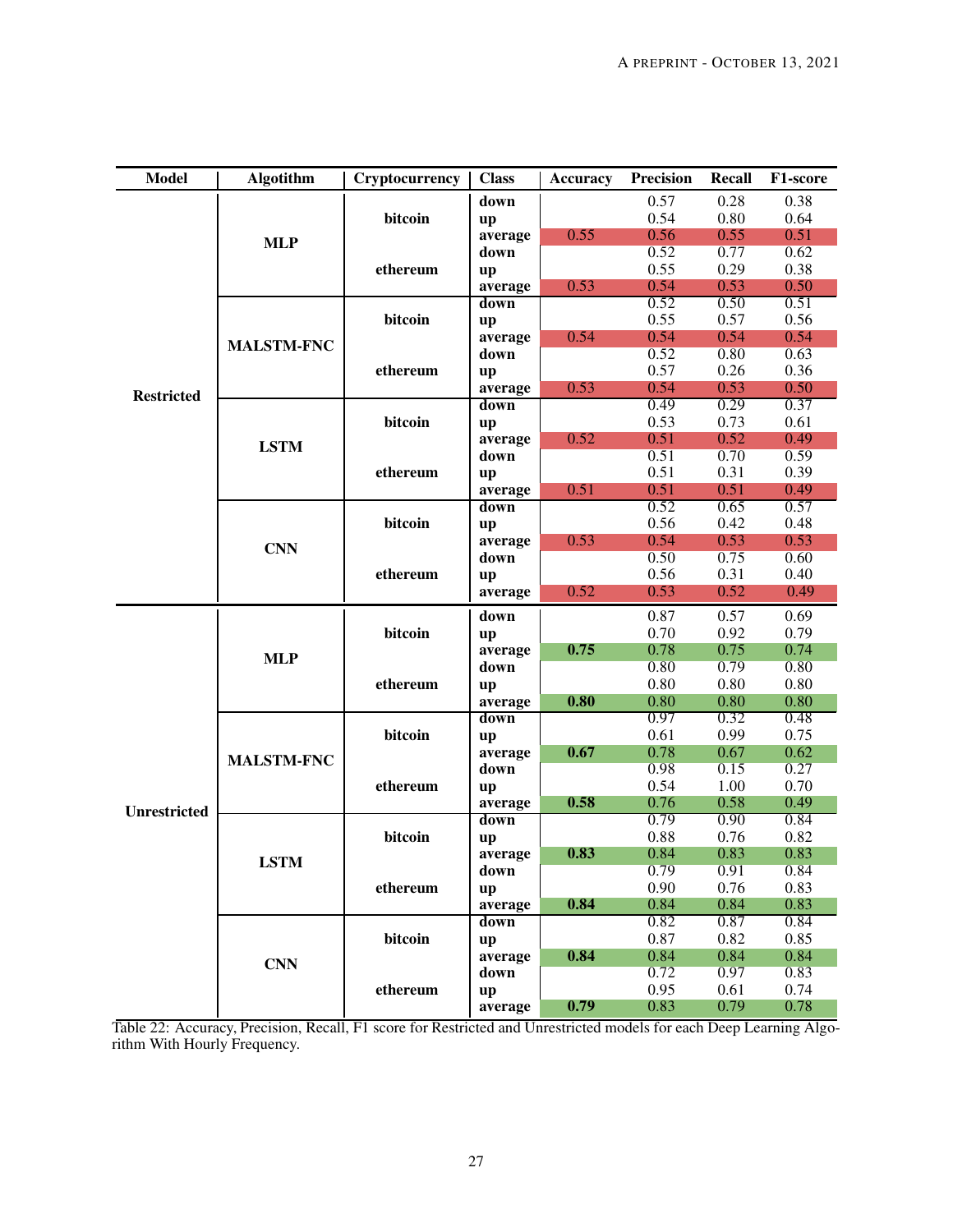<span id="page-27-0"></span>

| <b>Model</b>        | <b>Features</b>       | <b>Algotithm</b>  | Cryptocurrency | <b>Class</b>         | <b>Accuracy</b> | <b>Precision</b> | Recall       | F1-score          |
|---------------------|-----------------------|-------------------|----------------|----------------------|-----------------|------------------|--------------|-------------------|
|                     |                       |                   |                | down                 |                 | 0.00             | 0.00         | 0.00              |
|                     |                       |                   | bitcoin        | up<br>average        | 0.58            | 0.59<br>0.36     | 0.96<br>0.58 | 0.73<br>0.44      |
|                     |                       | <b>MLP</b>        |                | down                 |                 | 0.96             | 1.00         | 0.98              |
|                     |                       |                   | ethereum       | up                   |                 | 1.00             | 0.96         | 0.98              |
|                     |                       |                   |                | average<br>down      | 0.98            | 0.98<br>0.51     | 0.98<br>0.47 | 0.98<br>0.49      |
|                     |                       |                   | bitcoin        | up                   |                 | 0.56             | 0.59         | 0.58              |
|                     |                       | <b>MALSTM-FNC</b> |                | average              | 0.54            | 0.54             | 0.54         | 0.54              |
|                     |                       |                   |                | down                 |                 | 1.00<br>0.99     | 0.99<br>1.00 | 0.99<br>0.99      |
|                     |                       |                   | ethereum       | up<br>average        | 0.99            | 0.99             | 0.99         | 0.99 <sub>1</sub> |
| <b>Restricted</b>   | technical             |                   |                | down                 |                 | 0.00             | 0.00         | 0.00              |
|                     |                       |                   | bitcoin        | up<br>average        | 0.57            | 0.57<br>0.33     | 1.00<br>0.57 | 0.73<br>0.41      |
|                     |                       | <b>LSTM</b>       |                | down                 |                 | 0.98             | 0.98         | 0.98              |
|                     |                       |                   | ethereum       | up                   |                 | 0.99             | 0.99         | 0.99              |
|                     |                       |                   |                | average<br>down      | 0.99            | 0.99<br>0.38     | 0.99<br>0.10 | 0.99<br>0.16      |
|                     |                       |                   | bitcoin        | up                   |                 | 0.60             | 0.89         | 0.72              |
|                     |                       | <b>CNN</b>        |                | average              | 0.58            | 0.51             | 0.58         | 0.50              |
|                     |                       |                   | ethereum       | down                 |                 | 0.88<br>1.00     | 1.00<br>0.88 | 0.94<br>0.94      |
|                     |                       |                   |                | up<br>average        | 0.94            | 0.94             | 0.94         | 0.94              |
|                     |                       |                   |                | down                 |                 | 0.59             | 0.21         | 0.31              |
|                     |                       |                   | bitcoin        | up                   |                 | 0.61             | 0.90         | 0.72              |
|                     |                       | <b>MLP</b>        |                | average              | 0.60            | 0.60             | 0.60         | 0.55              |
|                     |                       |                   | ethereum       | down<br>up           |                 | 0.79<br>0.95     | 0.95<br>0.79 | 0.87<br>0.87      |
|                     |                       |                   |                | average              | 0.87            | 0.88             | 0.87         | 0.87              |
|                     |                       |                   |                | down                 |                 | 0.41             | 0.41         | 0.41              |
|                     |                       |                   | bitcoin        | <b>up</b><br>average | 0.46            | 0.51<br>0.46     | 0.51<br>0.46 | 0.51<br>0.46      |
|                     |                       | <b>MALSTM-FNC</b> |                | down                 |                 | 0.72             | 0.70         | 0.71              |
|                     |                       |                   | ethereum       | up                   |                 | 0.77             | 0.78         | 0.77              |
|                     | technical +<br>social |                   |                | average<br>down      | 0.75            | 0.75<br>0.44     | 0.75<br>0.10 | 0.75<br>0.17      |
|                     |                       | <b>LSTM</b>       | bitcoin        | up                   |                 | 0.47             | 0.86         | 0.60              |
|                     |                       |                   |                | average              | 0.46            | 0.45             | 0.46         | 0.38              |
|                     |                       |                   | ethereum       | down<br>up           |                 | 0.88<br>0.87     | 0.83<br>0.91 | 0.85<br>0.89      |
|                     |                       |                   |                | average              | 0.87            | 0.87             | 0.87         | 0.87              |
|                     |                       |                   |                | down                 |                 | 0.42             | 0.47<br>0.52 | 0.44<br>0.54      |
|                     |                       |                   | bitcoin        | up<br>average        | 0.50            | 0.56<br>0.50     | 0.50         | 0.50              |
|                     |                       | <b>CNN</b>        |                | down                 |                 | 0.77             | 0.83         | 0.80              |
|                     |                       |                   | ethereum       | up                   | 0.81            | 0.85<br>0.81     | 0.79<br>0.81 | 0.82<br>0.81      |
| <b>Unrestricted</b> |                       |                   |                | average<br>down      |                 | 0.59             | 0.20         | 0.30              |
|                     |                       |                   | bitcoin        | up                   |                 | 0.47             | 0.84         | 0.60              |
|                     |                       | MLP               |                | average<br>down      | 0.49            | 0.54<br>0.84     | 0.49<br>0.91 | 0.43<br>0.87      |
|                     |                       |                   | ethereum       | up                   |                 | 0.91             | 0.84         | 0.87              |
|                     |                       |                   |                | average              | 0.87            | 0.88             | 0.87         | 0.87              |
|                     |                       |                   | bitcoin        | down                 |                 | 0.41<br>0.62     | 0.41<br>0.62 | 0.41<br>0.62      |
|                     |                       |                   |                | up<br>average        | 0.54            | 0.54             | 0.54         | 0.54              |
|                     |                       | <b>MALSTM-FNC</b> |                | down                 |                 | 0.79             | 0.88         | 0.83              |
|                     | technical +           |                   | ethereum       | up<br>average        | 0.85            | 0.91<br>0.86     | 0.83<br>0.85 | 0.87<br>0.85      |
|                     | social +              |                   |                | down                 |                 | 0.44             | 0.31         | 0.36              |
|                     | trading               |                   | bitcoin        | up                   |                 | 0.43             | 0.58         | 0.49              |
|                     |                       | <b>LSTM</b>       |                | average<br>down      | 0.44            | 0.44<br>0.92     | 0.44<br>0.87 | 0.43<br>0.89      |
|                     |                       |                   | ethereum       | up                   |                 | 0.86             | 0.91         | 0.88              |
|                     |                       |                   |                | average              | 0.89            | 0.89             | 0.89         | 0.89              |
|                     |                       |                   | bitcoin        | down<br>up           |                 | 0.52<br>0.62     | 0.55<br>0.59 | 0.54<br>0.60      |
|                     |                       |                   |                | average              | 0.57            | 0.57             | 0.57         | 0.57              |
|                     |                       | CNN               |                | down                 |                 | 0.92             | 0.85         | 0.89              |
|                     |                       |                   | ethereum       | up<br>average        | 0.89            | 0.87<br>0.90     | 0.93<br>0.89 | 0.90<br>0.89      |
|                     |                       |                   |                |                      |                 |                  |              |                   |

Table 23: Accuracy, Precision, Recall, F1 score for Restricted and Unrestricted models for each Deep Learning Algorithm For Daily Frequency.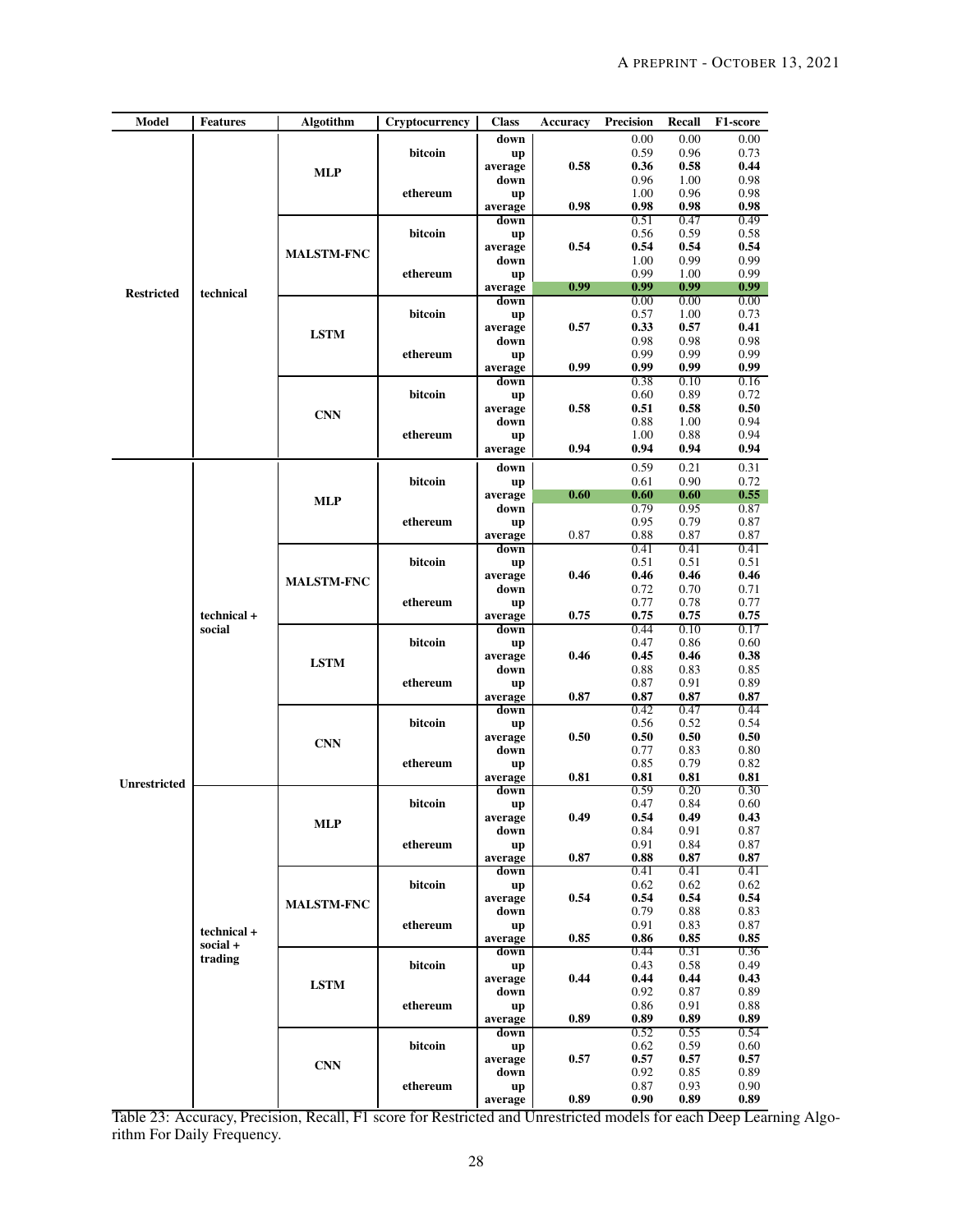Secondly, threats to internal validity concern confounding factors that can influence the obtained results. Based on the empirical evidence, we assume that technical, trading and social indicators are exhaustive in the case of our model. There may exists nonetheless other factors omitted from this study, which could influence the price movements.

Finally, threats to construct validity focus on how accurately the observations describe the phenomena of interest. The detection and classification of price movements are based on objective data that describe the whole phenomenon. In general, technical and trading indicators are based on objective data and are usually reliable. Social media indicators are based on empirical measures obtained via deep learning algorithms trained with publicly available datasets: these datasets may carry intrinsic bias, which are in turn translated into classification errors of emotion and sentiment.

# <span id="page-28-1"></span>6 Conclusions

Several attempts have been made in the most recent literature to model and predict the erratic behaviour of prices or other market indicators of the major cryptocurrencies. Notwithstanding massive efforts devoted to this goal by many research groups, the analysis of cryptocurrency markets still remains one of the most debated and elusive tasks. Several aspects make grappling with this issue so complicated. For instance, due to its relatively young age, the cryptocurrency market is very dynamic and fast-paced. The emergence of new cryptocurrencies is a routine event, resulting in unexpected and frequent changes in the makeup of the market itself. Moreover, the high price volatility of cryptocurrencies and their 'virtual' nature are at the same time a blessing for investors and traders, and a curse for any serious theoretical and empirical modelling, with huge practical implications. The study of such a young market, whose price behaviour is still largely unexplored, has fundamental repercussions not only in the scientific arena but also for investors and main players and stakeholders in the crypto-market landscape.

In this paper, we aimed to assess whether the addition of social and trading indicators to the "classic" technical variables would lead to practical improvements in the classification of price changes of cryptocurrencies considering hourly and daily frequencies. This goal was achieved implementing and benchmarking a wide array of deep learning techniques, such as *Multi-Layer Perceptron* (MLP), *Multivariate Attention Long Short Term Memory Fully Convolutional Network* (MALSTM-FCN), *Convolutional Neural Network* (CNN) and *Long Short Term Memory* (LTMS) neural networks. We considered in our analysis the two main cryptocurrencies, Bitcoin and Ethereum, and we analysed two models: a restricted model, considering only technical indicators, and an unrestricted model that includes social and trading indicators.

In the restricted analysis, the model that achieved the best performance, in terms of accuracy, precision, recall, and f1-score, is MALSTM-FCN with an average f1-score of 54% for Bitcoin and the CNN for Ethereum with hourly frequency. For the unrestricted case the best result is achieved by the LSTM neural network for both Bitcoin and Ethereum with an average accuracy of 83% and 84% respectively. The most important finding for the hourly frequency classification for the unrestricted model is that the addition of trading and social indicators to the model leads to an effective improvement in the average accuracy, precision, recall, and f1-score. We have verified that this finding is not the result of a statistical fluctuation, since all the implemented models yielded the same achievements. For the same reason, we can exclude that the results depend on the particular implemented algorithm. Finally, for the daily classification, the best classification performance has been achieved by MALSTM-CNF for Ethereum with 99% of accuracy when using the restricted model including only technical indicators. For Bitcoin, the best results are achieved by MLP with f1-score of 55% and accuracy of 60% with the unrestricted model including social media indicators and technical indicators, in this case, we consider f1-score and accuracy for Bitcoin because of the slightly unbalanced class distribution described in Section 3.4. For the daily frequency classification, we can see that in general technical indicators alone perform better in the classification of next day price movements. The more indicators we add to the model, the more the performance decreases.

Another general result is that the accuracy, precision, recall, and f1-score for daily classification of Ethereum price movements are far better than those for Bitcoin. Our results show that with a specific design and fine-tuning of deep learning architecture, it is possible to achieve high performance in the classification of price changes of cryptocurrencies.

# <span id="page-28-2"></span>References

- [1] Akyildirim, E., Goncu, A., Sensoy, A.: Prediction of cryptocurrency returns using machine learning. Annals of Operations Research pp. 1–34 (2020)
- <span id="page-28-0"></span>[2] Bartolucci, S., Destefanis, G., Ortu, M., Uras, N., Marchesi, M., Tonelli, R.: The butterfly "affect": Impact of development practices on cryptocurrency prices. EPJ Data Science 9(1), 21 (2020)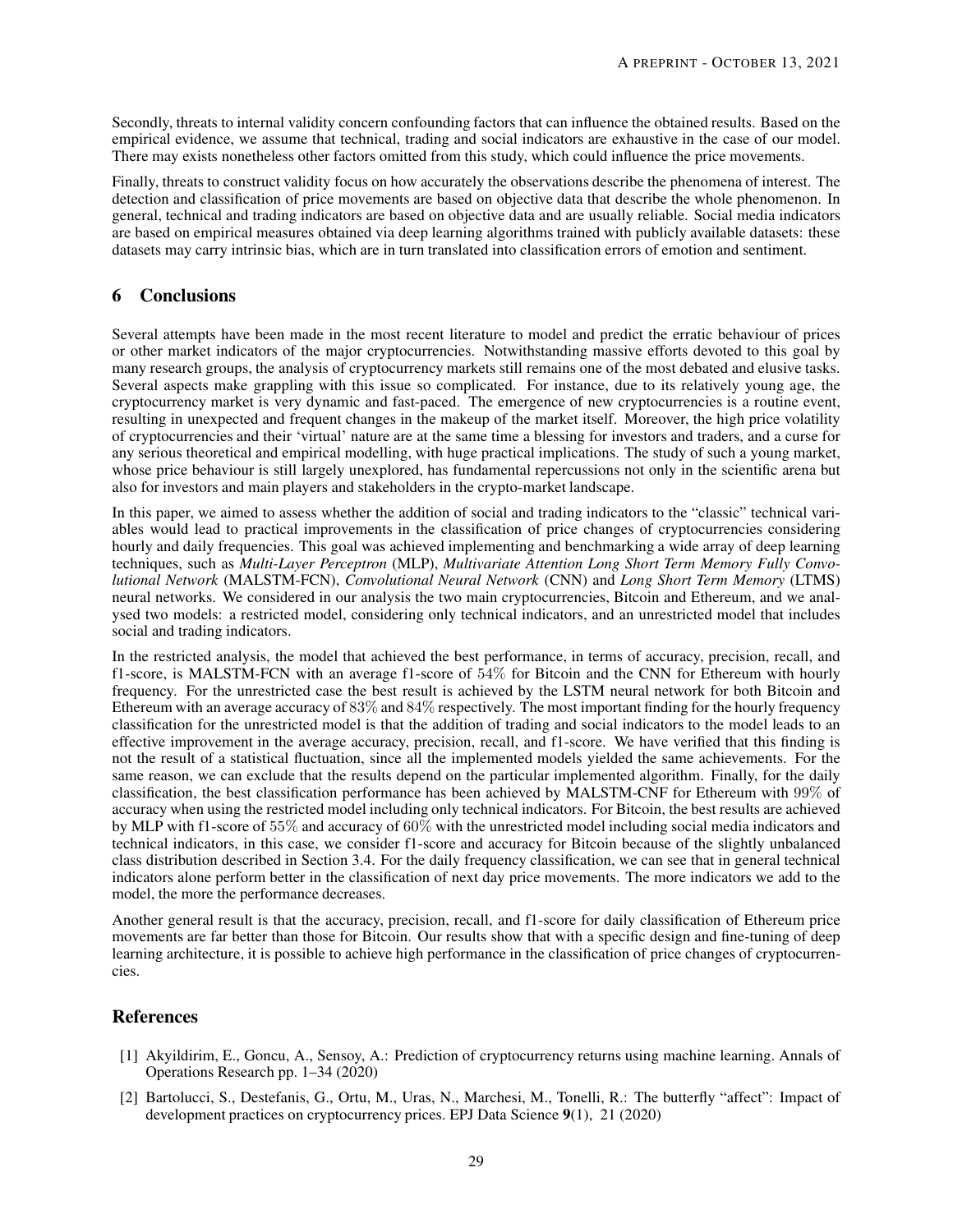- <span id="page-29-14"></span><span id="page-29-13"></span>[3] Calefato, F., Lanubile, F., Maiorano, F., Novielli, N.: Sentiment polarity detection for software development. Empirical Software Engineering pp. 1–31 (2017)
- [4] Calefato, F., Lanubile, F., Maiorano, F., Novielli, N.: Sentiment polarity detection for software development. In: 2018 IEEE/ACM 40th International Conference on Software Engineering (ICSE). pp. 128–128. IEEE (2018)
- <span id="page-29-6"></span>[5] Chen, C.Y.H., Hafner, C.M.: Sentiment-induced bubbles in the cryptocurrency market. Journal of Risk and Financial Management 12(2), 53 (2019)
- <span id="page-29-18"></span>[6] Chen, J.F., Chen, W.L., Huang, C.P., Huang, S.H., Chen, A.P.: Financial time-series data analysis using deep convolutional neural networks. In: 2016 7th International conference on cloud computing and big data (CCBD). pp. 87–92. IEEE (2016)
- <span id="page-29-16"></span>[7] Chollet, F., et al.: Keras: The python deep learning library. Astrophysics Source Code Library pp. ascl–1806 (2018)
- <span id="page-29-9"></span>[8] Devlin, J., Chang, M.W., Lee, K., Toutanova, K.: Bert: Pre-training of deep bidirectional transformers for language understanding. arXiv preprint arXiv:1810.04805 (2018)
- <span id="page-29-20"></span>[9] Efron, B., Tibshirani, R.: The bootstrap method for assessing statistical accuracy. Behaviormetrika 12(17), 1–35 (1985)
- <span id="page-29-4"></span>[10] Hartmann, F., Grottolo, G., Wang, X., Lunesu, M.I.: Alternative fundraising: success factors for blockchainbased vs. conventional crowdfunding. In: 2019 IEEE international workshop on blockchain oriented software engineering (IWBOSE). pp. 38–43. IEEE (2019)
- <span id="page-29-5"></span>[11] Hartmann, F., Wang, X., Lunesu, M.I.: Evaluation of initial cryptoasset offerings: the state of the practice. In: 2018 International Workshop on Blockchain Oriented Software Engineering (IWBOSE). pp. 33–39. IEEE (2018)
- <span id="page-29-15"></span><span id="page-29-0"></span>[12] Hochreiter, S., Schmidhuber, J.: Long short-term memory. Neural computation 9(8), 1735–1780 (1997)
- [13] Jing-Zhi H., William H., J.N.: Predicting bitcoin returns using high-dimensional technical indicators. The Journal of Finance and Data Science (2018). https://doi.org/https://doi.org/10.1016/j.jfds.2018.10.001, <http://www.sciencedirect.com/science/article/pii/S2405918818300928>
- <span id="page-29-17"></span>[14] Karim, F., Majumdar, S., Darabi, H., Chen, S.: Lstm fully convolutional networks for time series classification. IEEE access 6, 1662–1669 (2017)
- <span id="page-29-1"></span>[15] Karim, F., Majumdar, S., Darabi, H., Harford, S.: Multivariate lstm-fcns for time series classification. Neural Networks 116, 237–245 (2019)
- [16] Katsiampa, P.: Volatility estimation for bitcoin: A comparison of garch models. Economics Letters 158, 3–6 (2017)
- [17] Lahmiri, S., B.S.: Cryptocurrency forecasting with deep learning chaotic neural networks. Chaos, Solitons and Fractals 118, 35 – 40 (2019)
- <span id="page-29-2"></span>[18] Lahmiri, S., Bekiros, S., Salvi, A.: Long-range memory, distributional variation and randomness of bitcoin volatility. Chaos, Solitons & Fractals 107, 43–48 (2018)
- <span id="page-29-19"></span>[19] Lerman, P.: Fitting segmented regression models by grid search. Journal of the Royal Statistical Society: Series C (Applied Statistics) 29(1), 77–84 (1980)
- <span id="page-29-12"></span>[20] Mäntylä, M., Adams, B., Destefanis, G., Graziotin, D., Ortu, M.: Mining valence, arousal, and dominance: possibilities for detecting burnout and productivity? In: Proceedings of the 13th international conference on mining software repositories. pp. 247–258 (2016)
- <span id="page-29-7"></span>[21] Marchesi, L., Marchesi, M., Destefanis, G., Barabino, G., Tigano, D.: Design patterns for gas optimization in ethereum. In: 2020 IEEE International Workshop on Blockchain Oriented Software Engineering (IWBOSE). pp. 9–15. IEEE (2020)
- <span id="page-29-3"></span>[22] Matta, M., Lunesu, I., Marchesi, M.: Bitcoin spread prediction using social and web search media. In: UMAP workshops. pp. 1–10 (2015)
- <span id="page-29-10"></span>[23] Murgia, A., Ortu, M., Tourani, P., Adams, B., Demeyer, S.: An exploratory qualitative and quantitative analysis of emotions in issue report comments of open source systems. Empirical Software Engineering 23(1), 521–564 (2018)
- <span id="page-29-11"></span>[24] Murgia, A., Tourani, P., Adams, B., Ortu, M.: Do developers feel emotions? an exploratory analysis of emotions in software artifacts. In: Proceedings of the 11th Working Conference on Mining Software Repositories. pp. 262–271. ACM (2014)
- <span id="page-29-8"></span>[25] Ortu, M.: Mining software repositories: measuring effectiveness and affectiveness in software systems. (2015)